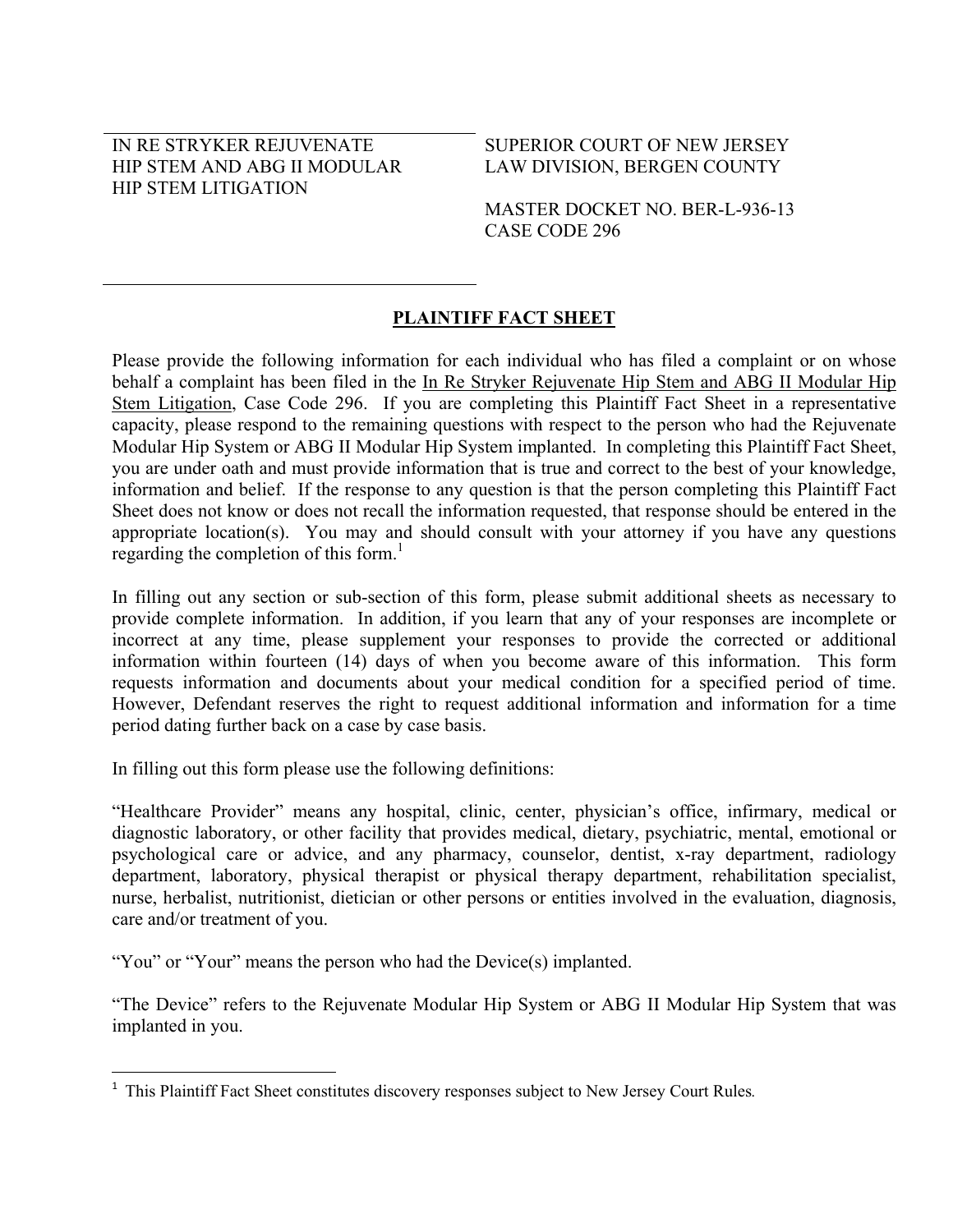# **I. CASE INFORMATION**

l

- 1. Name of individual(s) who has/have filed a complaint or on whose behalf a complaint has been filed (first, middle name or initial, last):
- 2. Name of person signing this form, if different than above:
- 3. Please state the following for the civil action that you filed:
	- Case Caption: Docket Number:

Court in which action was originally filed:

Name, address, telephone number, fax number and e-mail address of the attorney you retained and the principal attorney representing you, if different:

| Name:             |  |
|-------------------|--|
| Firm:             |  |
| Address:          |  |
| Telephone Number: |  |
| Fax Number:       |  |
| E-mail Address:   |  |

- 4. Only if you are completing this Plaintiff Fact Sheet in a representative capacity (e.g., on behalf of the estate of a deceased person), please complete the following:
	- a. Your name, including other names you have used or by which you have been known and dates you used those names:
	- b. Current Address:
	- c. In what capacity are you representing the individual or estate:
	- d. If you were appointed as a representative by a court, state the:

 Court which appointed you: Date of Appointment:

- e. What is your relationship to the individual you represent:
- f. If you represent a decedent's estate, please state the date and cause of decedent's death: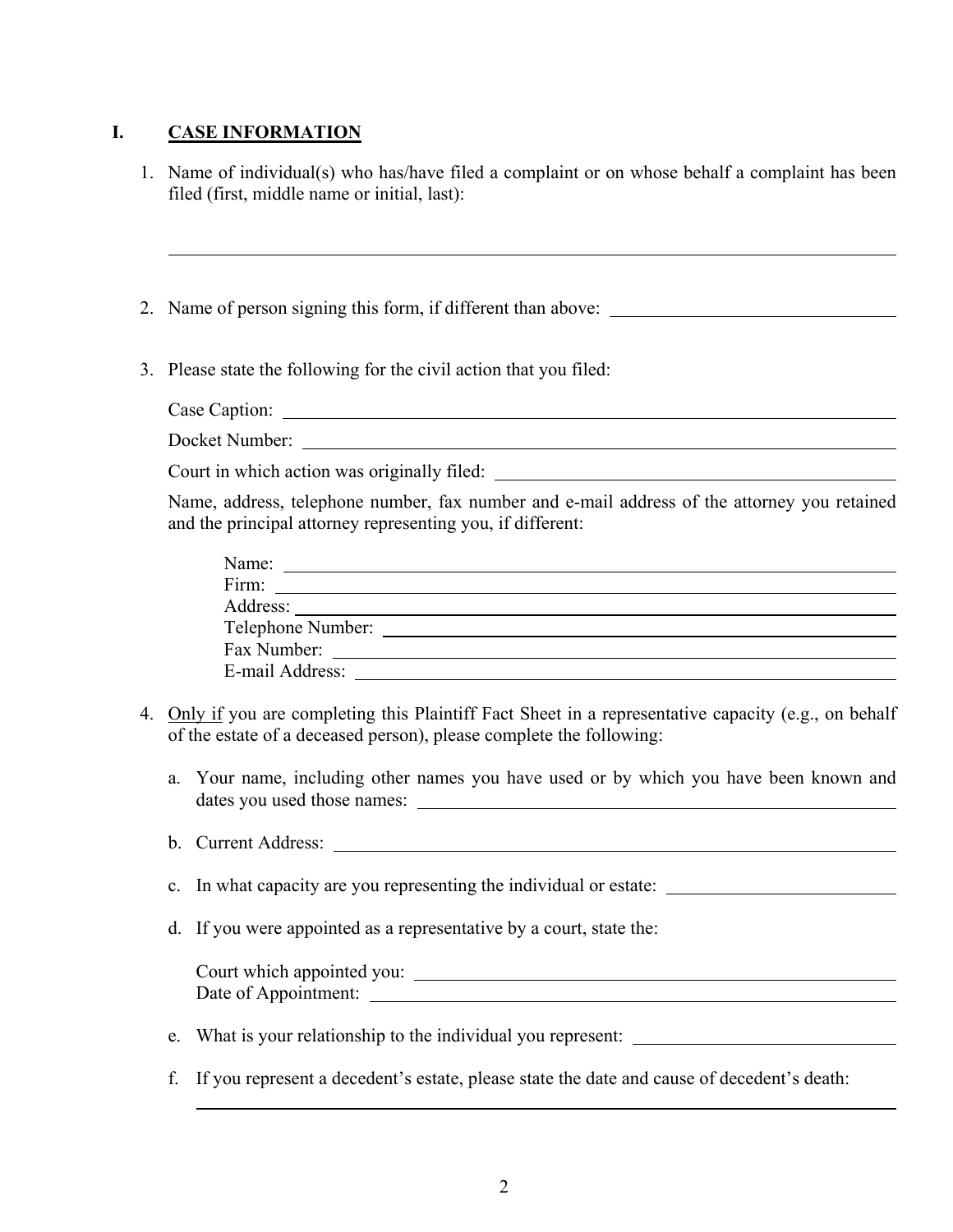## *INSTRUCTION:* **THE REST OF THIS PLAINTIFF FACT SHEET REQUESTS INFORMATION ABOUT THE PERSON WHO WAS IMPLANTED WITH THE DEVICE(S) AT ISSUE.**

### **II. CORE MEDICAL INFORMATION**

A. Prior to receiving the Device(s) at issue, had you ever received any other joint prosthesis or implant?

Yes No

1. Type of joint prosthesis or implant(s) received:

- 2. Date(s) (including month(s) and year(s)) you received the joint prosthesis or implant(s):
- 3. Name(s) and address(es) of the physician(s) who performed your joint prosthesis or implant surgery(ies):
- 4. Name(s) and address(es) of the hospital at which your joint prosthesis or implant surgery(ies) were(was) performed:
- 5. Date(s) (including month(s) and year(s)) of any revision surgery(ies) you underwent for the joint prosthesis or implant(s) referenced in response to this question:
- 6. Name(s) and address(es) of the physician(s) who performed your revision surgery(ies) for the joint prosthesis or implant(s) referenced in response to this question:
- 7. Name(s) and address(es) of the hospital(s) at which your revision surgery(ies) was(were) performed for the joint prosthesis or implant(s) referenced in response to this question:
- 8. Reason(s) for your revision surgery(ies) for the joint prosthesis or implant(s) referenced in response to this question: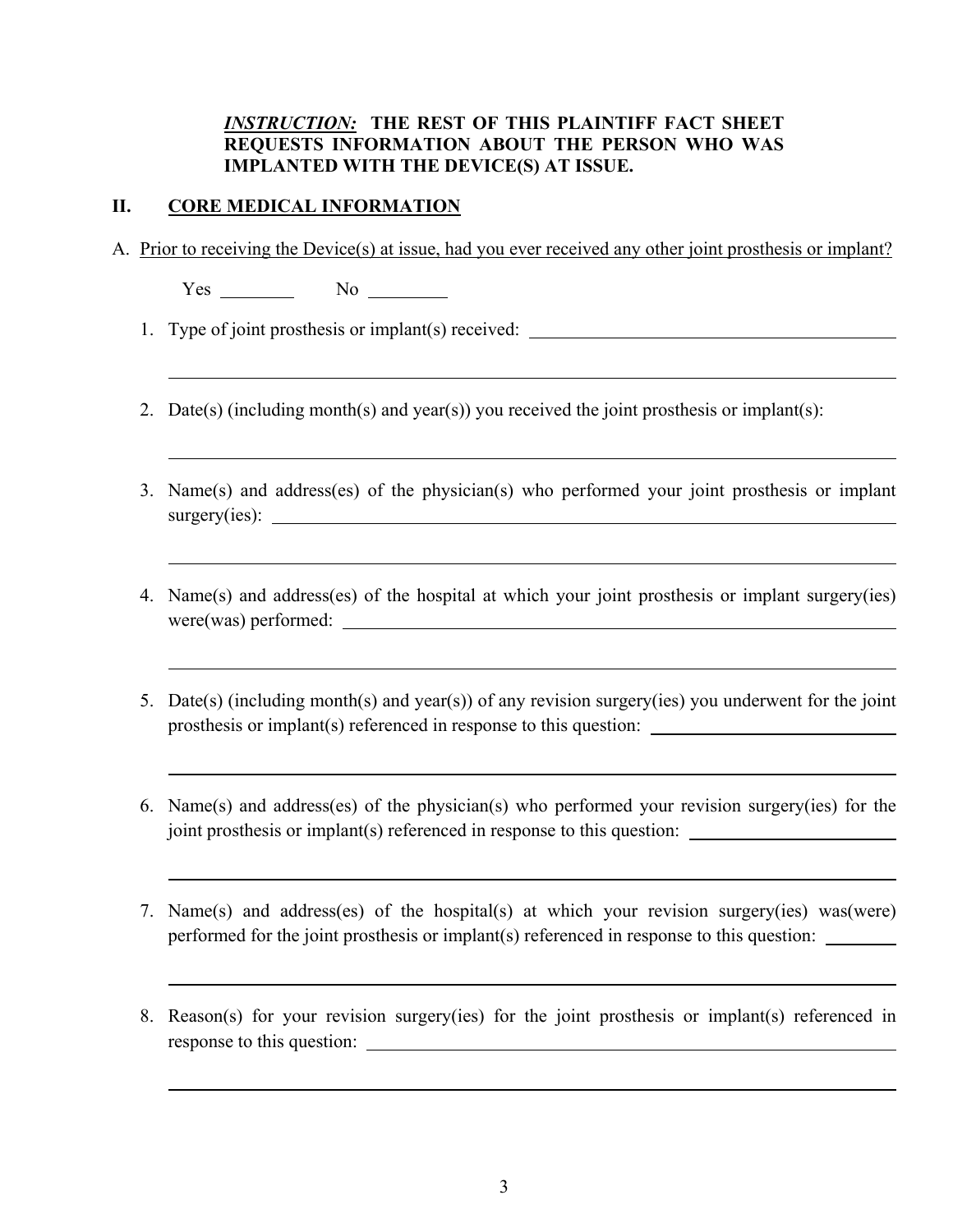- B. Regarding the Device(s) at issue in this lawsuit, please state:
	- 1. Implant Date(s):
	- 2. Identify the Device(s) at issue in this lawsuit that you received by the name, catalog number(s), and lot number(s) of each component (stem and neck):

| Side of Body (for implant at issue): Right $\Box$ Left $\Box$ Both $\Box$ (check one)                                                                                                                                                                                               |
|-------------------------------------------------------------------------------------------------------------------------------------------------------------------------------------------------------------------------------------------------------------------------------------|
| 3. Name and Address of Implanting Surgeon(s):                                                                                                                                                                                                                                       |
|                                                                                                                                                                                                                                                                                     |
|                                                                                                                                                                                                                                                                                     |
|                                                                                                                                                                                                                                                                                     |
| 4. Name and Address of Hospital(s) or Clinic(s) where implant surgery(ies) performed:                                                                                                                                                                                               |
|                                                                                                                                                                                                                                                                                     |
|                                                                                                                                                                                                                                                                                     |
|                                                                                                                                                                                                                                                                                     |
|                                                                                                                                                                                                                                                                                     |
|                                                                                                                                                                                                                                                                                     |
| 6. If you have undergone revision surgery:                                                                                                                                                                                                                                          |
| a. Did any medical providers tell you that you required a revision of the Device(s) due to a<br>defect in the Device(s)? If yes, identify the medical providers (including names and<br>addresses), provide date(s) (including month and year) you were told and describe in detail |

b. Provide the date of *each* revision surgery and the name and address of the surgeon(s) who performed *each* revision surgery:

exactly what you were told regarding a defect in the Device(s):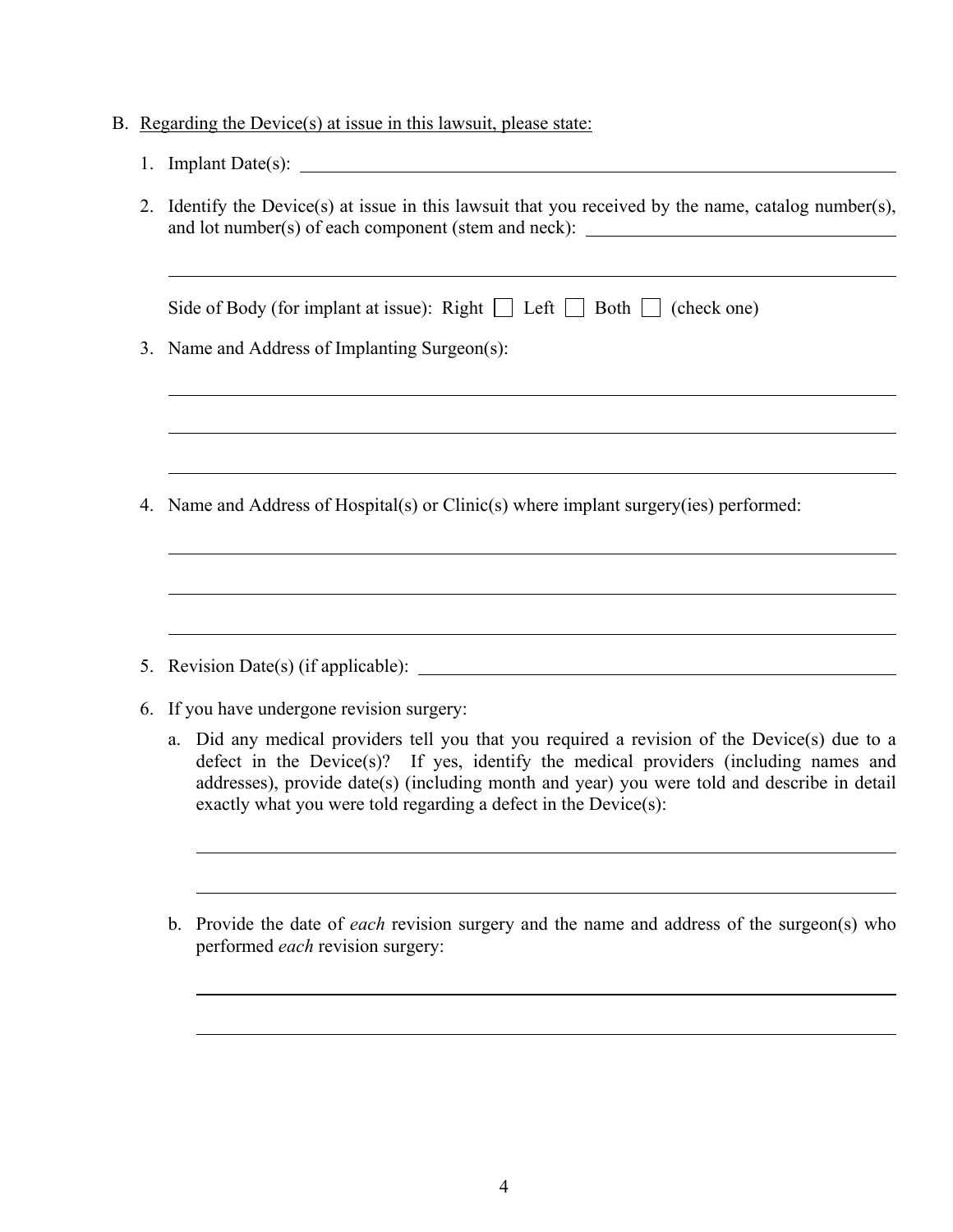|       |               |                |                                                                    | 7. Please describe what components of the Device were removed during the revision surgery:                                                                                            |
|-------|---------------|----------------|--------------------------------------------------------------------|---------------------------------------------------------------------------------------------------------------------------------------------------------------------------------------|
| 8. a. |               |                |                                                                    |                                                                                                                                                                                       |
|       | $\mathbf b$ . |                |                                                                    | If Yes, list the name and address for the person or entity that has possession of the<br>explanted components and all those who had possession at any time (chain of custody):        |
|       |               |                | device, if any:                                                    | 9. If you had a revision surgery, provide the name of the Manufacturer and size of the replacement                                                                                    |
|       |               |                | 10. a. Did you pay for your revision surgery and all related care? |                                                                                                                                                                                       |
|       |               |                | $Yes \_\_\_\_\_\$ No $\_\_\_\_\_\$ In Part $\_\_\_\_\_\_\_\_\_\_\$ |                                                                                                                                                                                       |
|       |               | i.             |                                                                    | If Yes, provide the amount paid by you:<br>ii. If No or In Part, state who or who else paid for the revision surgery:                                                                 |
|       |               |                | and for carriers, provide the name, address, and policy number:    | iii. Provide the approximate amount paid by each person and entity and identify each person<br>and insurance carrier, including but not limited to payments by Medicare and Medicaid, |
|       |               |                | b. Did you pay for your initial surgery and all related care?      |                                                                                                                                                                                       |
|       |               |                | $Yes \t\t No \t\t No$                                              | In Part $\frac{1}{\sqrt{1-\frac{1}{2}}\cdot\frac{1}{\sqrt{1-\frac{1}{2}}}}$                                                                                                           |
|       |               | $\mathbf{i}$ . |                                                                    | If Yes, provide the amount paid by you:                                                                                                                                               |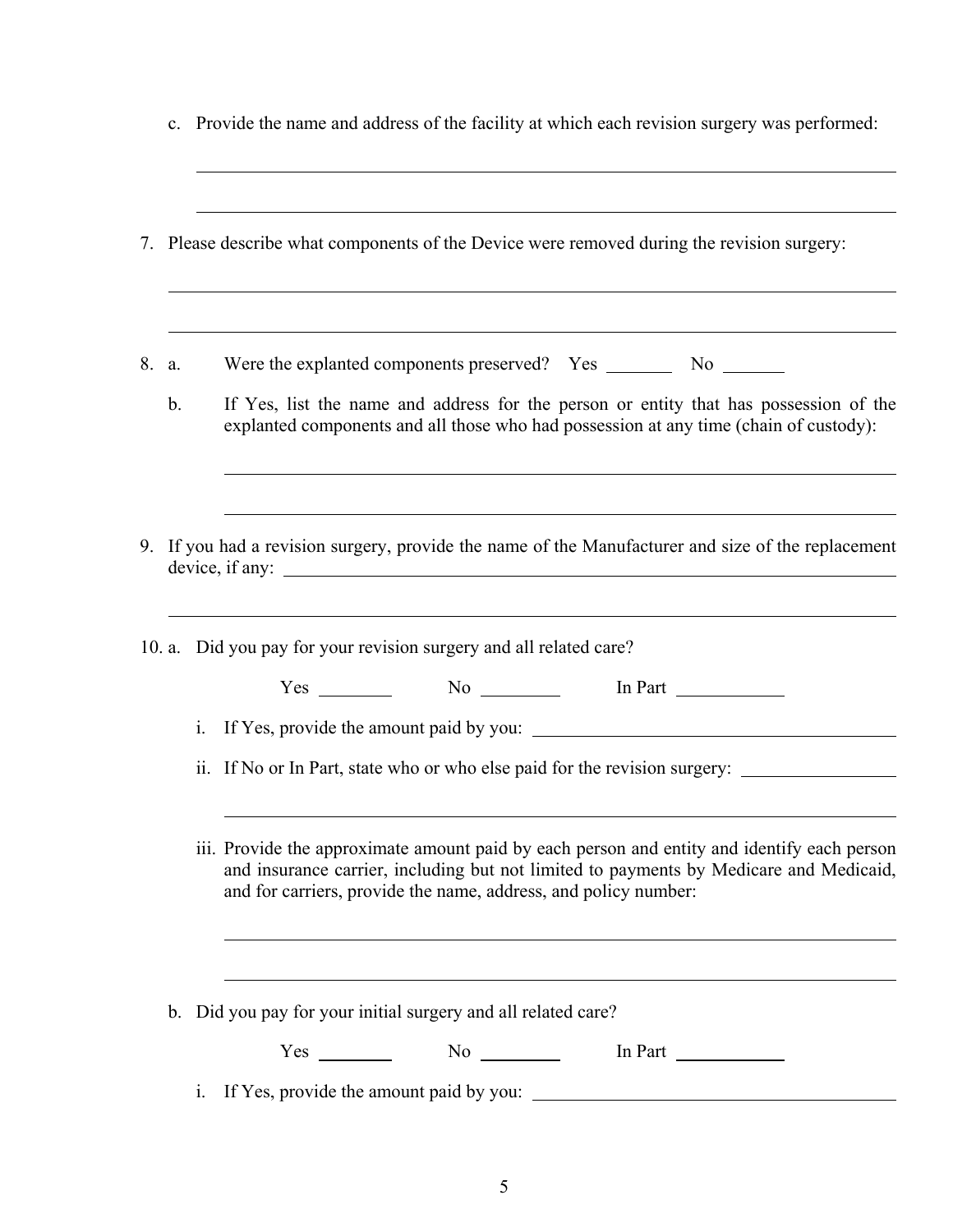ii. If No, or In Part, state who or who else paid for the surgery and all related care:

| iii. Provide the approximate amount paid by each person and entity and identify each person<br>and insurance carrier, including but not limited to payments made by Medicare and<br>Medcaid, and for carriers, provide the name, address, and policy number:                                                                                              |
|-----------------------------------------------------------------------------------------------------------------------------------------------------------------------------------------------------------------------------------------------------------------------------------------------------------------------------------------------------------|
| 11. If you have not had any components of your Device(s) removed surgically, do you presently plan<br>to have any of the components removed? Yes _______ No ____________ Undecided _________<br>If Yes, please state:                                                                                                                                     |
| The date(s) scheduled for the surgery to remove/replace the Device(s): $\qquad \qquad$                                                                                                                                                                                                                                                                    |
| The name and address(es) of the hospital(s) where the surgery will be performed: $\frac{1}{\sqrt{1-\frac{1}{\sqrt{1-\frac{1}{\sqrt{1-\frac{1}{\sqrt{1-\frac{1}{\sqrt{1-\frac{1}{\sqrt{1-\frac{1}{\sqrt{1-\frac{1}{\sqrt{1-\frac{1}{\sqrt{1-\frac{1}{\sqrt{1-\frac{1}{\sqrt{1-\frac{1}{\sqrt{1-\frac{1}{\sqrt{1-\frac{1}{\sqrt{1-\frac{1}{\sqrt{1-\frac{1$ |
| <u> 1989 - Andrea Santana, amerikana amerikana amerikana amerikana amerikana amerikana amerikana amerikana amerik</u>                                                                                                                                                                                                                                     |
| 12. Has any doctor ever told you that you need to have any components of your Device(s) removed?<br>$Yes$ No $\_\_\_\_\_\$                                                                                                                                                                                                                                |
| If Yes, please provide the name and addresses of each such doctor and the dates and substance of<br>,我们也不会有什么。""我们的人,我们也不会有什么?""我们的人,我们也不会有什么?""我们的人,我们也不会有什么?""我们的人,我们也不会有什么?""我们的人                                                                                                                                                                      |
| 13. Has any doctor told you that your medical condition prevents you from having any components<br>If Yes, please provide the name and address of each such doctor and the dates of those                                                                                                                                                                 |
|                                                                                                                                                                                                                                                                                                                                                           |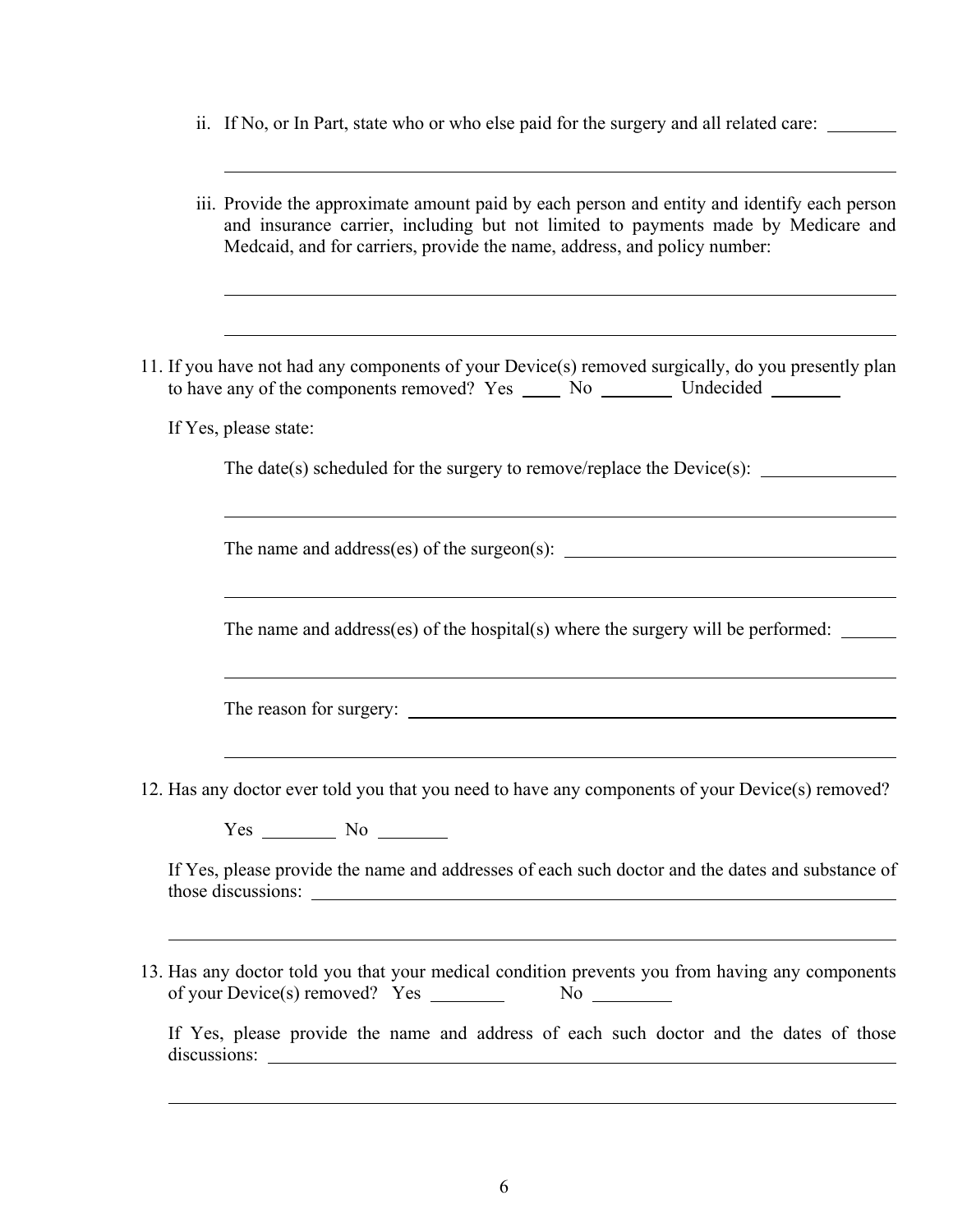14. Have you had discussions with any doctor or healthcare provider about whether your claimed injury(ies) is related to your receipt of the Device(s) at issue?

 $Yes$  No  $\_\_\_\_\_\_\_\$ 

a. If Yes, identify the doctor(s) with whom you had such discussions by name and address and the dates and substance of those discussions:

b. If Yes, identify any individuals who were present during the discussions by name and address and the dates of the discussion for which each individual was present:

15. Have you received any other treatment or testing related to your Device(s)?

Yes No

If Yes, please state:

 $\overline{a}$ 

 $\overline{a}$ 

 $\overline{a}$ 

 $\overline{a}$ 

| Date | <b>Facility Name</b> | <b>Address and Phone</b><br><b>Number</b> | <b>Reason</b> | <b>Results</b> |
|------|----------------------|-------------------------------------------|---------------|----------------|
|      |                      |                                           |               |                |
|      |                      |                                           |               |                |
|      |                      |                                           |               |                |
|      |                      |                                           |               |                |

#### **III. PERSONAL INFORMATION**

- 1. Name (first, middle name or initial, last):
- 2. Maiden or other names used and dates you used those names:
- 3. Current address and date when you began living at this address:
- 4. Identify each address at which you resided for the period from ten (10) years before your first hip surgery up to the present, the dates you resided at each and with whom you resided:

| <b>Address</b> | Dates of<br><b>Residence</b> | <b>Others Residing With You</b><br>at this Address |
|----------------|------------------------------|----------------------------------------------------|
|                |                              |                                                    |
|                |                              |                                                    |
|                |                              |                                                    |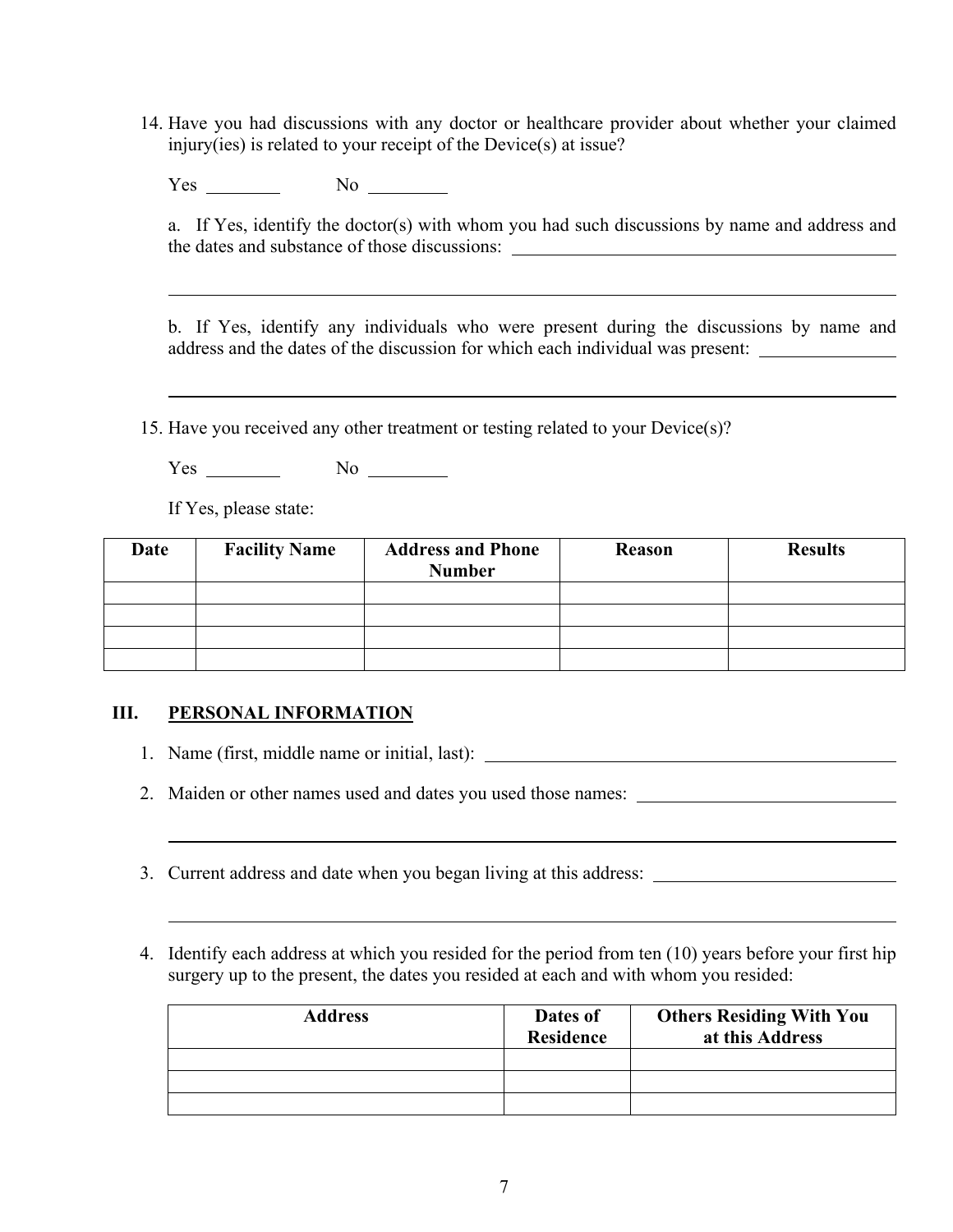- 5. Social Security Number: 6. Date and place of birth: 7. Sex: Female Male 8. Current marital/domestic partnership/civil union status:
- 9. If married or in a domestic partnership/civil union, please provide the following information:

Date of marriage/domestic partnership/civil union:

Name of spouse/partner:

l

 $\overline{a}$ 

 $\overline{a}$ 

Date and place of birth of spouse/partner:

Spouse's/partner's occupation:

10. If married or in a domestic partnership/civil union, has your spouse/partner filed a loss of consortium or other claim in this action?

 $Yes \t No \t No \t A$ 

11. Name(s) of former spouse(s)/partner(s), dates of marriage(s)/domestic partnership(s)/civil union(s) and dates the marriage(s)/domestic partnership(s)/civil union(s) were terminated, and the nature of the termination (i.e., death, divorce):

12. If you have children, list each child's name, date of birth and address:

13. Identify all schools you attended, including high school, college, university or other education institution:

| <b>Name of School</b> | <b>Address</b> | Dates of<br><b>Attendance</b> | <b>Degree</b><br>Awarded | <b>Major</b> or<br><b>Primary Field</b> |
|-----------------------|----------------|-------------------------------|--------------------------|-----------------------------------------|
|                       |                |                               |                          |                                         |
|                       |                |                               |                          |                                         |
|                       |                |                               |                          |                                         |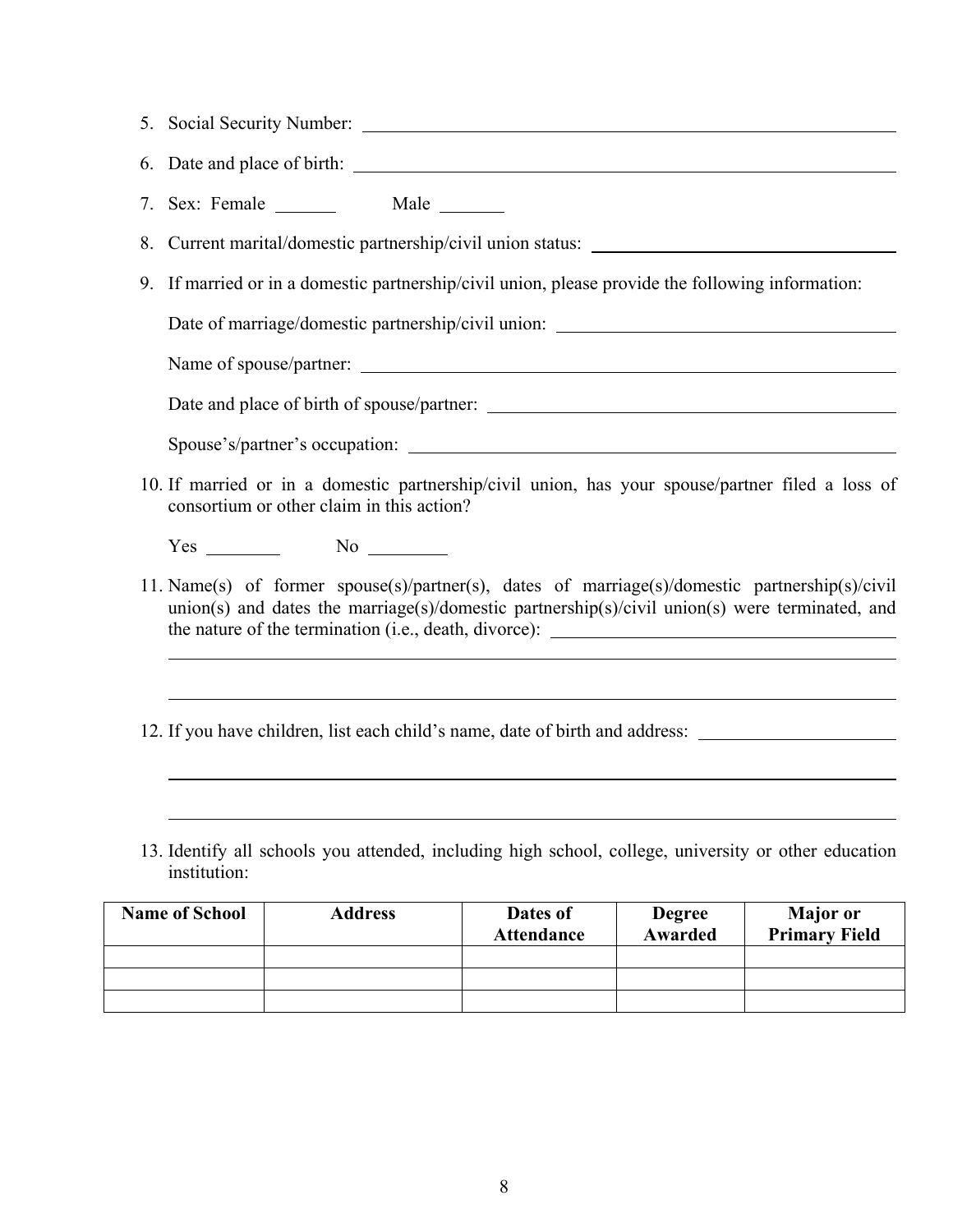14. For the period of time from ten (10) years before your first hip surgery, until the present, please identify all of your employers, with name, address and telephone number, your employment dates, your position there, and your reason for leaving:

| Name of<br><b>Employer</b> | <b>Address and</b><br>Telephone<br><b>Number</b> | Dates of<br><b>Employment</b> | <b>Describe Your</b><br><b>Position or Duties</b><br>and Specify if Job<br><b>Required Manual</b><br>Labor | <b>Reason for</b><br>Leaving |
|----------------------------|--------------------------------------------------|-------------------------------|------------------------------------------------------------------------------------------------------------|------------------------------|
|                            |                                                  |                               |                                                                                                            |                              |
|                            |                                                  |                               |                                                                                                            |                              |
|                            |                                                  |                               |                                                                                                            |                              |
|                            |                                                  |                               |                                                                                                            |                              |

- 15. Please identify your Driver's License Number and the issuing state and/or provide a copy of your license (if you have had driver's licenses in more than one state, list separate responses for each state):
- 16. For the period from five (5) years before your first hip surgery until the present, please indicate your average daily activities (e.g., household chores, grocery shopping, landscaping, travel, child care, etc.)

| <b>Type of Activity</b> | <b>Dates/Years Engaged</b><br>in Activity | <b>Approximate Number of Hours</b><br><b>Per Week Spent on Activity</b> |
|-------------------------|-------------------------------------------|-------------------------------------------------------------------------|
|                         |                                           |                                                                         |
|                         |                                           |                                                                         |
|                         |                                           |                                                                         |
|                         |                                           |                                                                         |

17. For the period from five (5) years before your first hip surgery until the present, please indicate if you have actively participated in any sports:

Yes No

If Yes, please state:

 $\overline{a}$ 

| <b>Type of Sport</b> | <b>Dates/Years Played</b> | <b>Approximate Number</b><br>of Hours You Played<br>Per Week | <b>Approximate Number</b><br>of Hours You<br><b>Practiced Per Week</b> |
|----------------------|---------------------------|--------------------------------------------------------------|------------------------------------------------------------------------|
|                      |                           |                                                              |                                                                        |
|                      |                           |                                                              |                                                                        |
|                      |                           |                                                              |                                                                        |
|                      |                           |                                                              |                                                                        |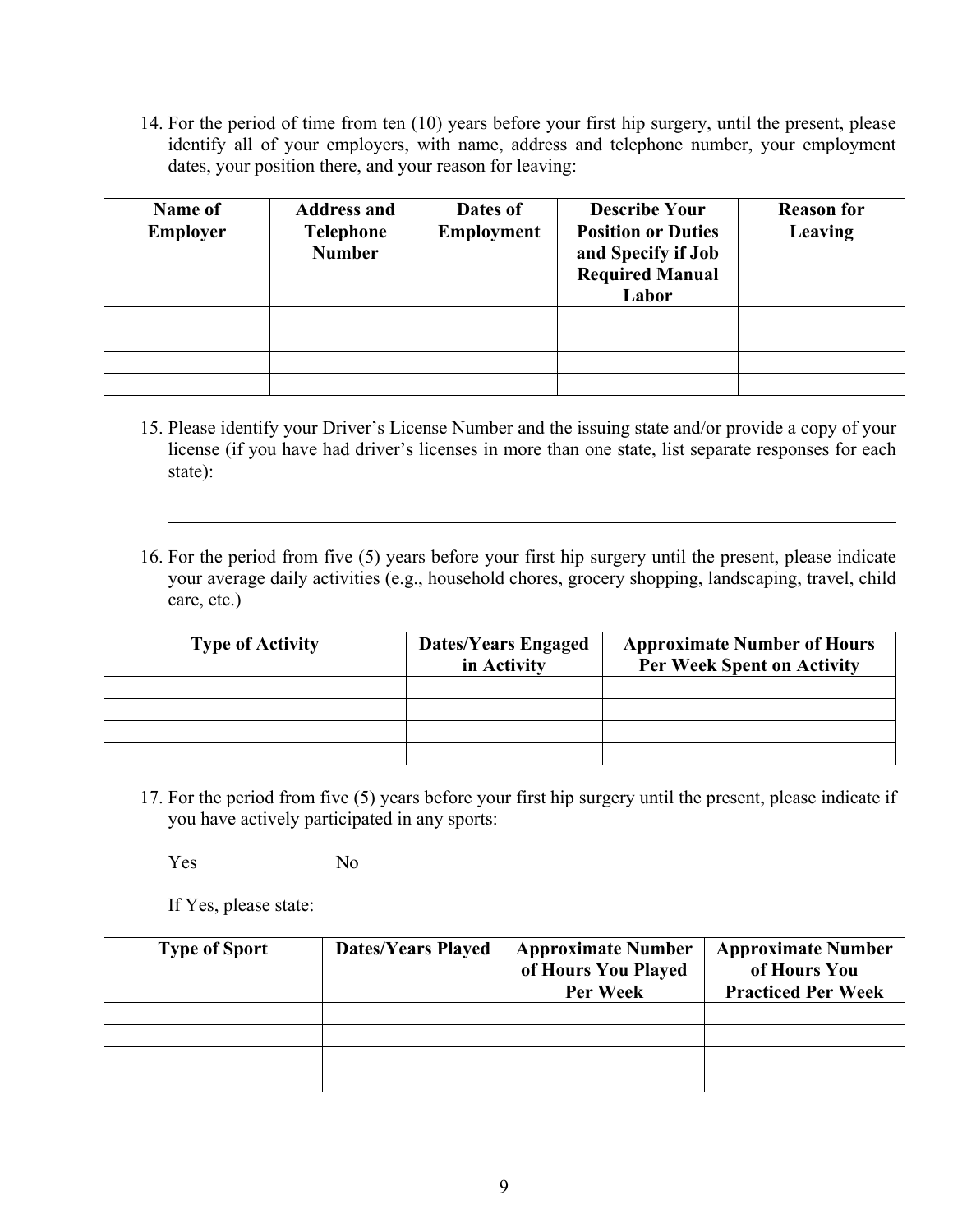18. For the period from five (5) years before your first hip surgery until the present, please indicate if you have regularly exercised or taken part in other forms of physical activity:

Yes No No No

If Yes, please state:

| <b>Type of Exercise</b> | Dates/Years<br><b>Exercised</b> | <b>Approximate Number</b><br>of Hours Exercised<br><b>Per Week</b> | <b>Period of Times</b><br><b>During Which You</b><br><b>Performed This</b><br><b>Exercise</b> (month/year) |
|-------------------------|---------------------------------|--------------------------------------------------------------------|------------------------------------------------------------------------------------------------------------|
|                         |                                 |                                                                    |                                                                                                            |
|                         |                                 |                                                                    |                                                                                                            |
|                         |                                 |                                                                    |                                                                                                            |
|                         |                                 |                                                                    |                                                                                                            |

If Yes, please provide information as to any gym memberships or fitness classes attended, including name and address of each:

19. Have you ever served in any branch of the military? Yes \_\_\_\_\_\_\_\_\_\_\_\_\_\_\_\_\_\_\_\_\_

Branch and dates of service:

 $\overline{a}$ 

 $\overline{a}$ 

 $\overline{a}$ 

If Yes, were you ever discharged for any reason relating to your medical, physical, psychiatric or emotional condition(s)?

If Yes, state what that condition was:

Have you ever been rejected by the military for any reason relating to your medical, physical, psychiatric or emotional condition(s)?

If Yes, state what that condition was:

20. Are you a Medicare recipient? Yes \_\_\_\_\_\_\_ No \_\_\_\_\_\_\_

If Yes, please specify the following:

- (a) State your Health Insurance Claim Number (HICN):
- (b) Provide the date on which you first began receiving such benefits: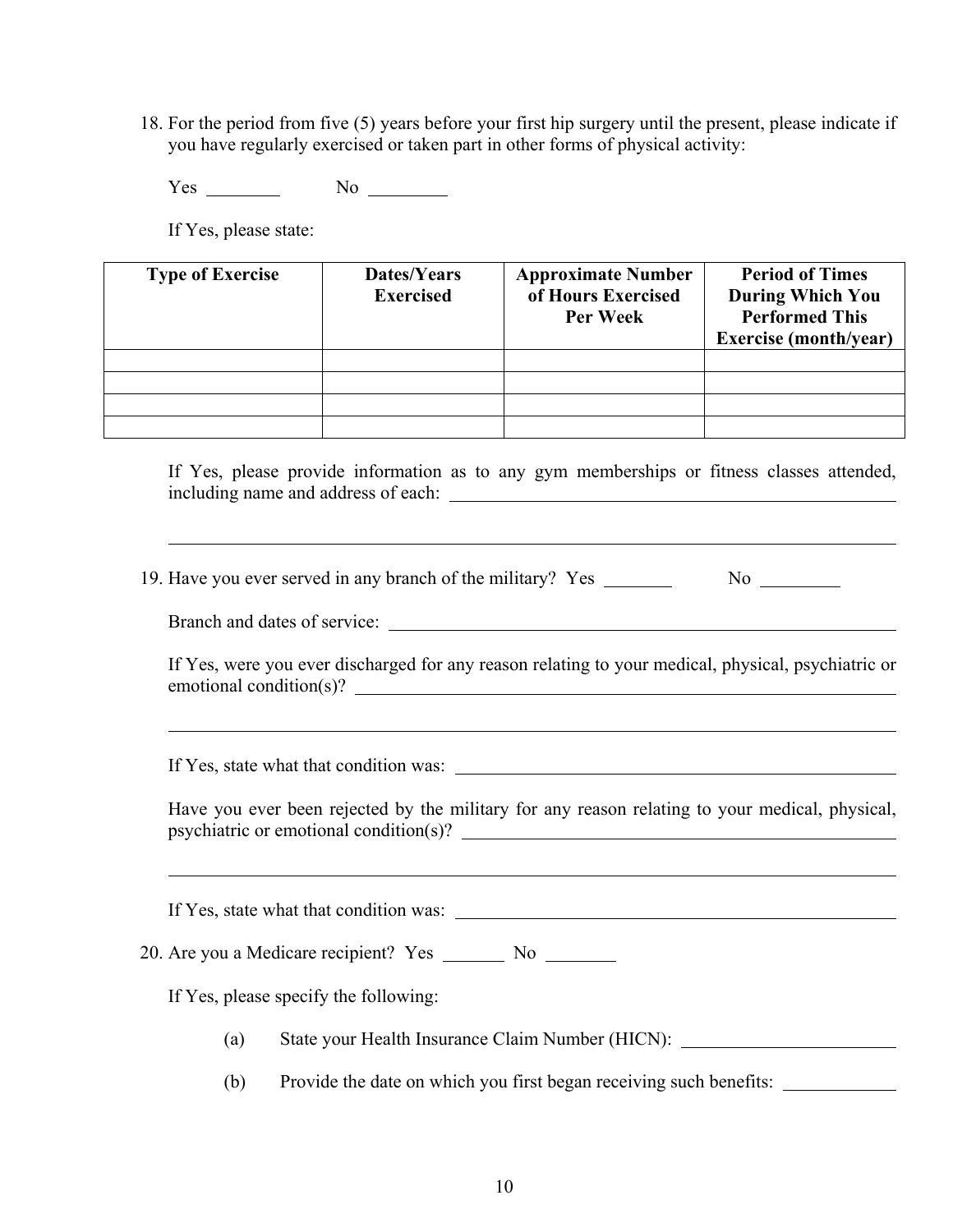*[Please note: If you are not currently a Medicare-eligible beneficiary, but become eligible for Medicare during the pendency of this lawsuit, you must supplement your response at that time. This information is necessary for all parties to comply with Medicare regulations. See 42 U.S.C. 1395y(b)(8), also known as Section 111 of the Medicare, Medicaid and SCHIP Extension Act of 2007 and 42 U.S.C. 1395y(b)(2), also known as the Medicare Secondary Payer Act.]* 

21. Has any insurance company or other company provided medical coverage to you (either directly or through a group including any employer of yours) or paid medical bills on your behalf at any time, beginning ten (10) years before the date of your first hip surgery to the present?

 $Yes \_$  No  $\_$ 

If Yes, then as to each company, separately state:

| Address of company:                       |  |
|-------------------------------------------|--|
| The account/policy number or designation: |  |
|                                           |  |
| When claims were made:                    |  |

22. Have you ever been denied life insurance or medical insurance for reasons relating to your medical or physical condition(s)?

Yes No

 $\overline{a}$ 

If Yes, state the date (including month and year), the name of the company and the company's stated reason for denial:

23. *(Answer this question only if you are claiming damages for mental or emotional distress in this lawsuit.)* Have you ever been denied life insurance or medical insurance for reasons relating to your mental or emotional condition(s)?

Yes No

If Yes, state the date (including month and year), the name of the company and the company's stated reason for denial:

24. Have you ever been out of work for more than thirty (30) consecutive days for reasons related to your health, beginning ten (10) years before the date of your first hip surgery to the present? If yes, set forth the dates (including months and years) and the reason.

Yes No No No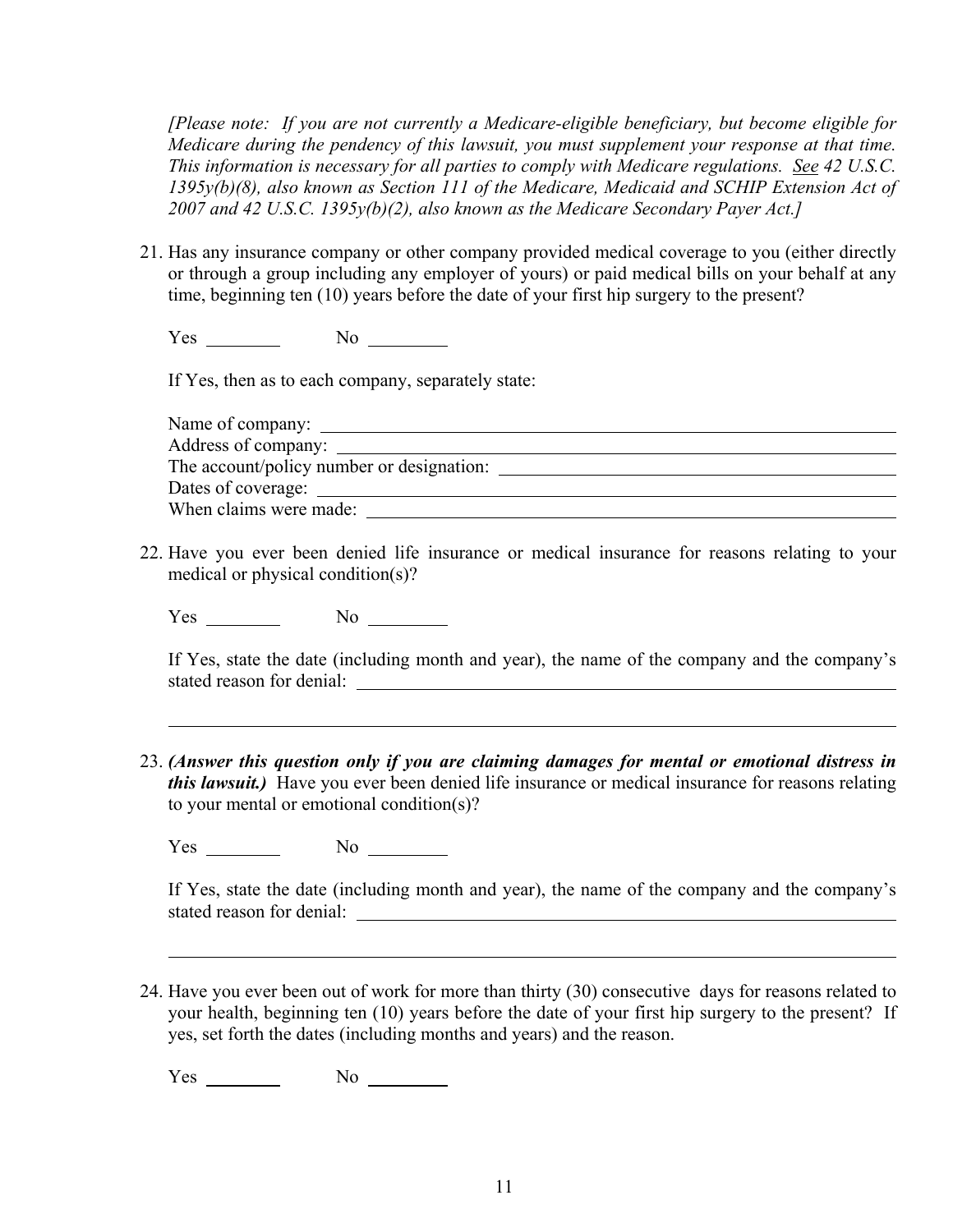| Dates:        |  |  |  |
|---------------|--|--|--|
| $Reason(s)$ : |  |  |  |
|               |  |  |  |
| Dates:        |  |  |  |

| ------        |  |  |
|---------------|--|--|
|               |  |  |
| $Reason(s)$ : |  |  |
|               |  |  |

25. Have you been on or applied for workers' compensation, social security, and/or state or federal disability benefits?

Yes No

If Yes, then as to each application, separately state the following and attach any documents you have which relate to the application and/or award of benefits:

- a. Date (or year) of application:
- b. Place of employment, including name, address and telephone number, at the time of application:
- c. Job description/duties at the time of application:

| $d$ .          |                                                            |
|----------------|------------------------------------------------------------|
| e.             |                                                            |
| f.             |                                                            |
| g.             | Amount awarded:                                            |
| h <sub>1</sub> |                                                            |
| $\mathbf{i}$ . | Was claim denied? Yes<br>$No \_$                           |
| $\mathbf{j}$ : | To what agency or company did you submit your application: |
| k.             | Claim/docket number, if any:                               |

26. Have you ever been involved in an accident or other event as a result of which you suffered any personal injuries to your legs, hips, knees or pelvic area? Yes No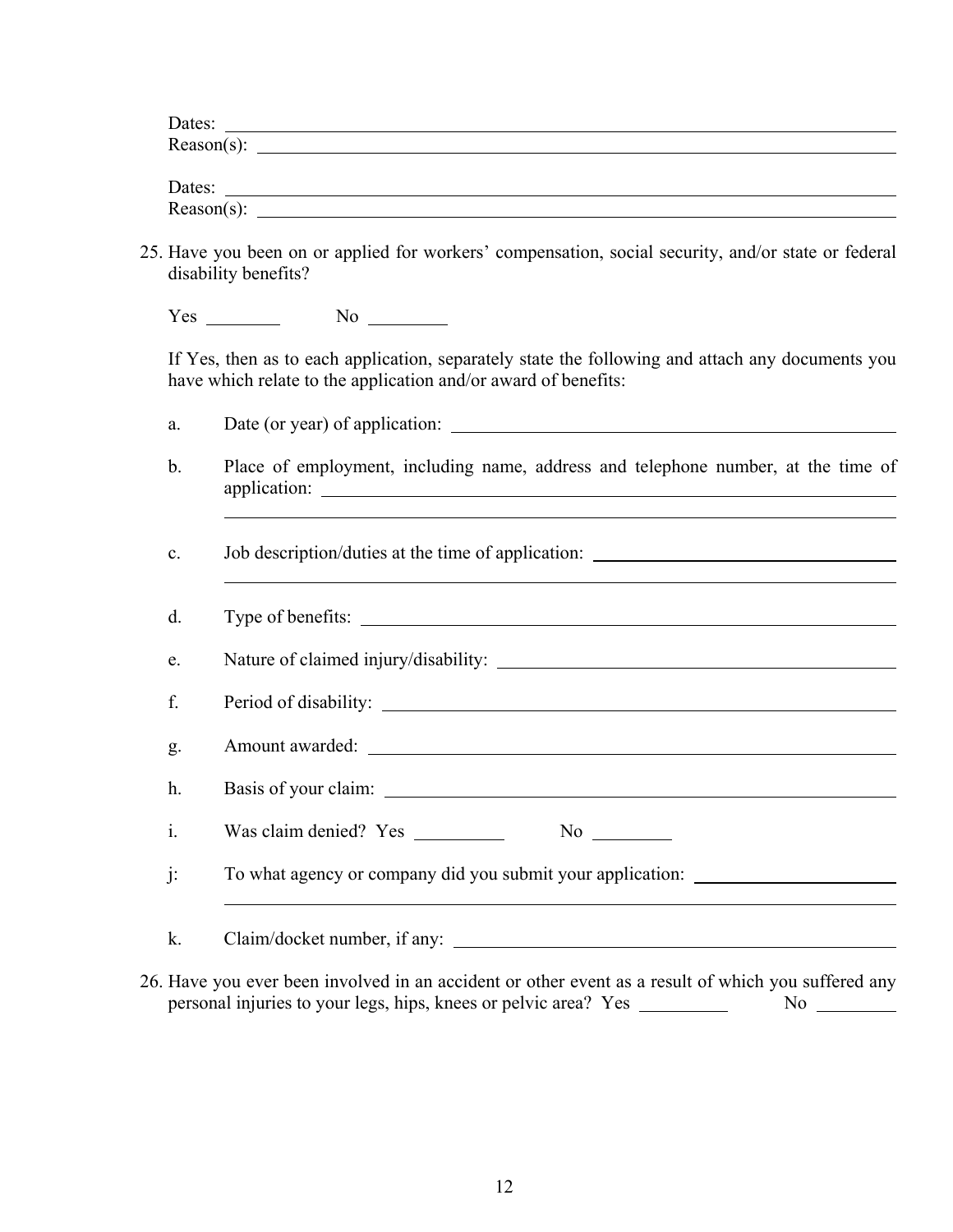If Yes, please provide the following information and attach copies of any accident reports:

| <b>Place and Date</b><br>of Accident | Circumstances, Nature,<br><b>Location, and Extent of</b><br>Injury | <b>Nature of Activity</b><br>at Time of Injury | <b>Names and Addresses of</b><br><b>Treating Physician(s)</b> |
|--------------------------------------|--------------------------------------------------------------------|------------------------------------------------|---------------------------------------------------------------|
|                                      |                                                                    |                                                |                                                               |
|                                      |                                                                    |                                                |                                                               |
|                                      |                                                                    |                                                |                                                               |

27. Have you ever filed a lawsuit or made a claim against anyone related to any bodily injuries, including but not limited to a medical malpractice lawsuit or a lawsuit against a pharmaceutical and/or medical device company?

Yes No

If Yes, please provide the following information and attach copies of all pleadings, releases or settlement agreements and deposition transcripts you have:

| <b>Party You</b><br><b>Sued/Made Claim</b><br><b>Against</b> | <b>Court in Which</b><br><b>Suit Filed/Claim</b><br><b>Made</b> | Case/Claim<br><b>Number</b> | <b>Attorney Who</b><br><b>Represented You</b> | <b>Nature of Claim</b><br>and Injury |
|--------------------------------------------------------------|-----------------------------------------------------------------|-----------------------------|-----------------------------------------------|--------------------------------------|
|                                                              |                                                                 |                             |                                               |                                      |
|                                                              |                                                                 |                             |                                               |                                      |
|                                                              |                                                                 |                             |                                               |                                      |

If an insurance carrier was involved in the claim(s) or complaint(s), please also provide the policy number, the claim number, the claims representative and the determination made by the insurance carrier:

28. Have you or your spouse/partner ever declared bankruptcy since the date of your original hip implantation surgery? Yes No

If Yes, please state when and in what court you filed your bankruptcy petition, including the docket number of the petition and the orders of discharge:

29. Does any third party have decision making authority over the terms of any settlement or other resolution of your claim?

 $Yes \_$  No  $\_$ 

 $\overline{a}$ 

 $\overline{a}$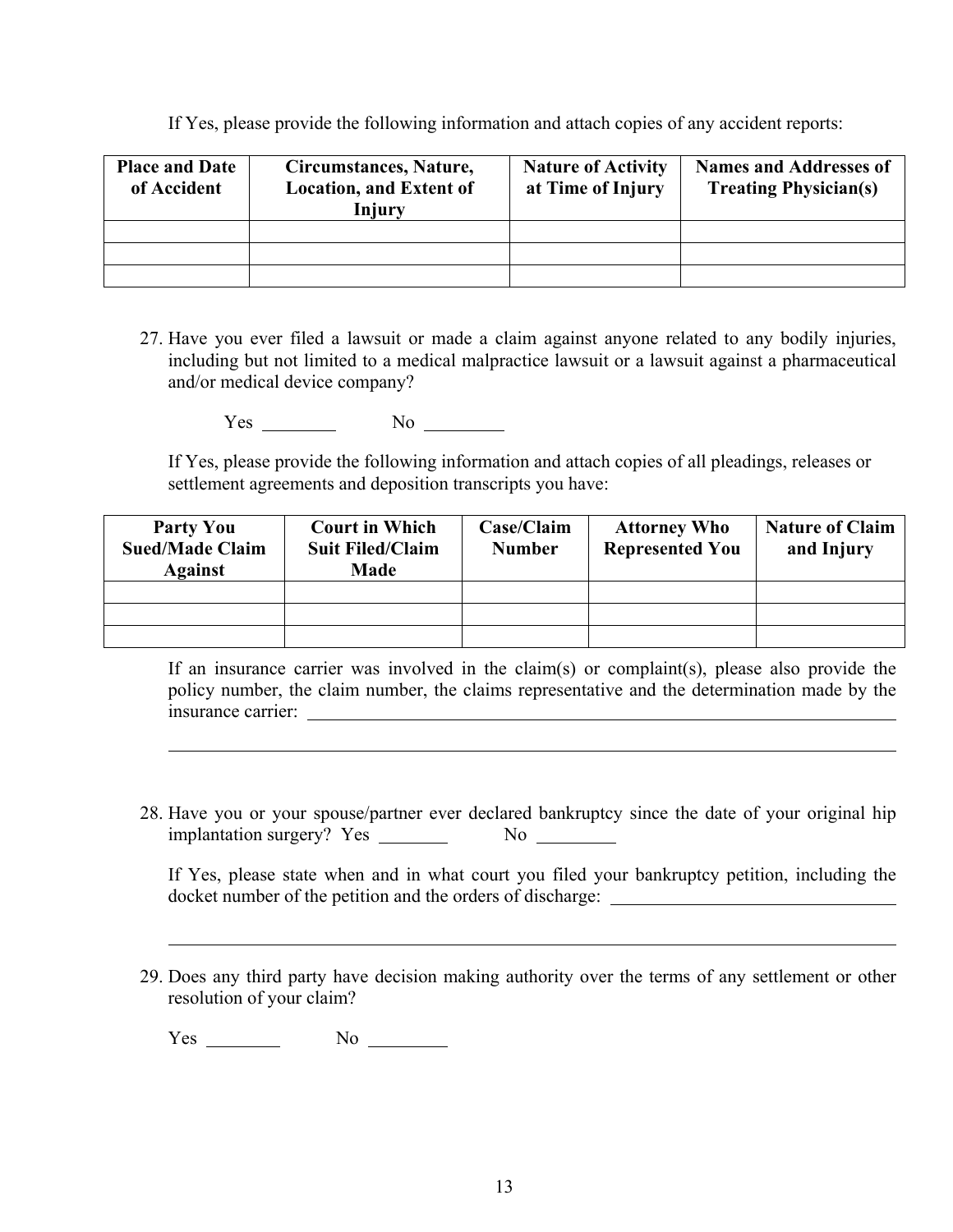If Yes, please state:

 $\overline{a}$ 

 $\overline{a}$ 

 $\overline{a}$ 

The name and address of the third party and the basis for the third party's decision making authority over the terms of any settlement or resolution of your claim:

30. Since you received your Device(s), have you publicly posted a comment, letter, message or blog entry on a public internet site or in a newspaper (e.g. no password required for access) in which you have discussed or described your Device(s) experience, injury, disability, pain or physical complaints related to the Device(s)? (You should include non-password protected postings on public social network sites including Twitter, Facebook, MySpace, LinkedIn or "blogs" where the general public may post Device-related comments.)

Yes No

If so, attach copies of each, or, if unavailable, please tell us where and when you made such public posts and the substance of what was posted. (Do not include postings that were provided exclusively to your attorney or your attorney's representative.)

## **IV. HEALTHCARE PROVIDERS**

 1. Identify each doctor or healthcare provider (including but not limited to family/primary care physicians, physical therapists, chiropractors, practitioners of the healing arts) whom you have seen for medical care and treatment not related to your legs, hips or knees for the period ten (10) years before your first hip surgery to the present.

| <b>Name and Specialty</b> | <b>Address and Phone</b><br><b>Number</b> | Approximate<br>Dates/Years of Visits | <b>Reason</b> |
|---------------------------|-------------------------------------------|--------------------------------------|---------------|
|                           |                                           |                                      |               |
|                           |                                           |                                      |               |
|                           |                                           |                                      |               |
|                           |                                           |                                      |               |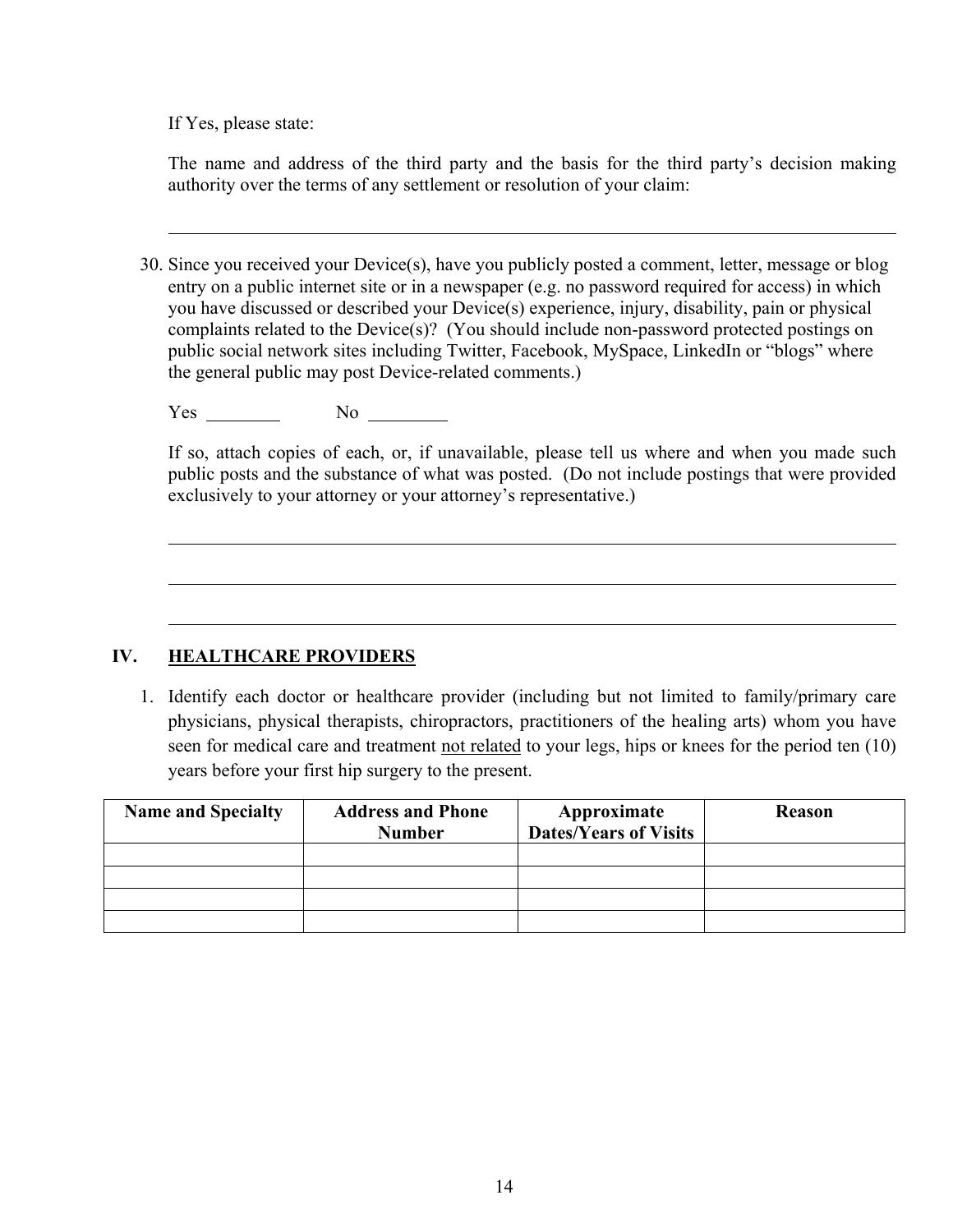2. Identify each hospital, clinic, surgery center, healthcare facility, physical therapy or rehabilitation centers where you have received medical treatment (in-patient, out-patient, or emergency room visit) not related to your legs, hips or knees for the period ten (10) years before your first hip surgery to the present.

| <b>Name</b> | <b>Address</b> | <b>Admission</b><br>Date(s) | <b>Reason</b> | <b>Type of</b><br><b>Surgery</b> (if<br>applicable) | Name of<br>Surgeon (if<br>applicable) |
|-------------|----------------|-----------------------------|---------------|-----------------------------------------------------|---------------------------------------|
|             |                |                             |               |                                                     |                                       |
|             |                |                             |               |                                                     |                                       |
|             |                |                             |               |                                                     |                                       |
|             |                |                             |               |                                                     |                                       |

 3. Identify each doctor or healthcare provider (including but not limited to family/primary care physicians, orthopedist, orthopedic surgeon, physical therapists, chiropractors, practitioners of the healing arts) whom you have seen for medical care and treatment related to your legs, hips or knees at any time through the present.

| <b>Name and Specialty</b> | <b>Address and Phone</b><br><b>Number</b> | Approximate<br><b>Dates/Years of Visits</b> | <b>Reason</b> |
|---------------------------|-------------------------------------------|---------------------------------------------|---------------|
|                           |                                           |                                             |               |
|                           |                                           |                                             |               |
|                           |                                           |                                             |               |
|                           |                                           |                                             |               |

 4. Identify each hospital, clinic, surgery center, healthcare facility, physical therapy or rehabilitation centers where you have received medical treatment (in-patient, out-patient, or emergency room visit) related to your legs, hips or knees at any time through the present.

| <b>Name</b> | <b>Address</b> | <b>Admission</b><br>Date(s) | <b>Reason</b> | <b>Type of</b><br><b>Surgery</b> (if<br>applicable) | Name of<br>Surgeon (if<br>applicable) |
|-------------|----------------|-----------------------------|---------------|-----------------------------------------------------|---------------------------------------|
|             |                |                             |               |                                                     |                                       |
|             |                |                             |               |                                                     |                                       |
|             |                |                             |               |                                                     |                                       |
|             |                |                             |               |                                                     |                                       |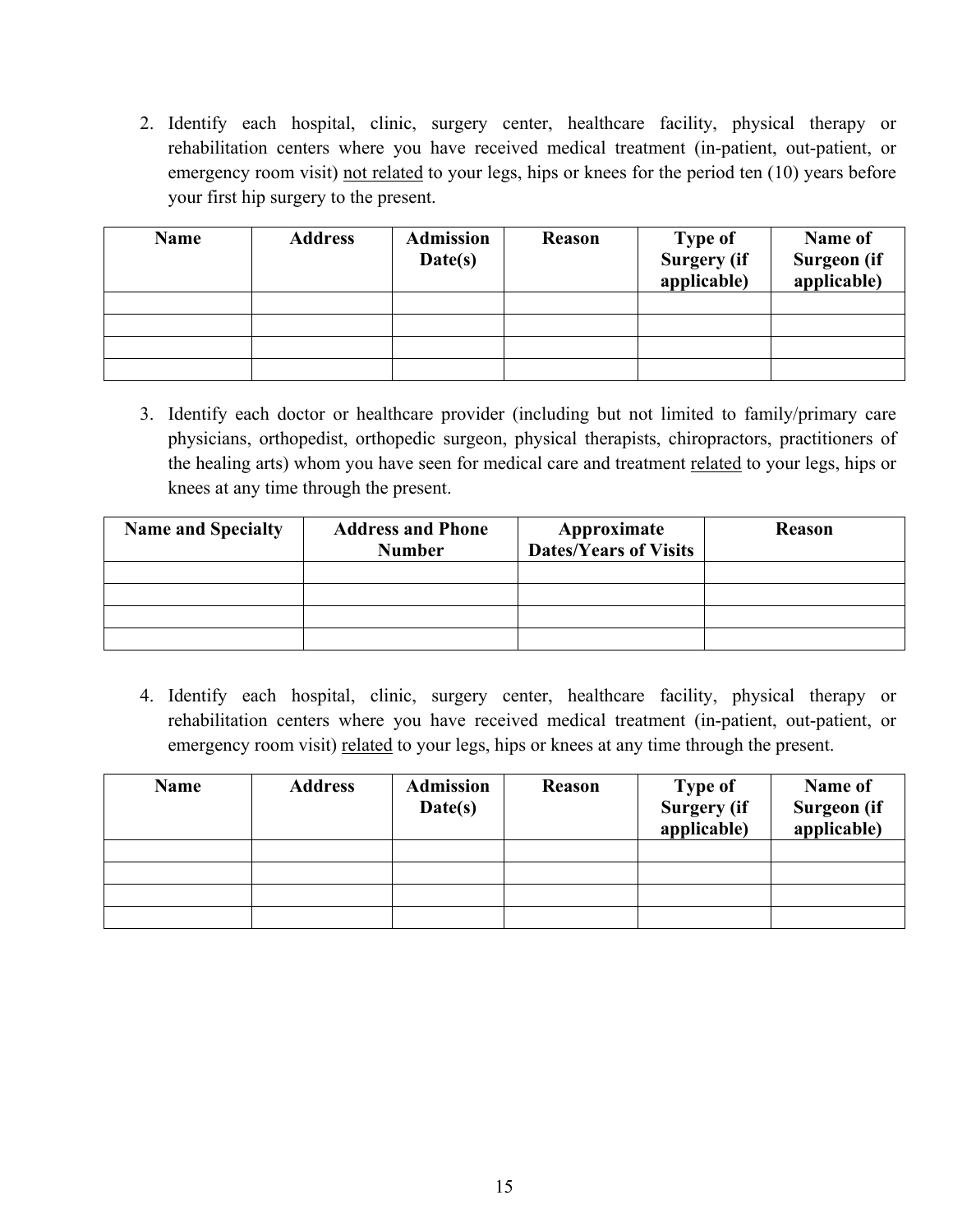5. Identify each facility at which radiographs (x-rays, ultrasounds, MRIs, CT scans, bone scans) were taken of your joints, including your legs, hips or knees at any time through the present.

| <b>Name</b> | <b>Address and Telephone</b><br><b>Number</b> | <b>Approx. Date</b><br><b>Taken</b> | Reason |
|-------------|-----------------------------------------------|-------------------------------------|--------|
|             |                                               |                                     |        |
|             |                                               |                                     |        |
|             |                                               |                                     |        |
|             |                                               |                                     |        |

 6. Identify each laboratory at which your blood was tested in the last 15 years for blood levels of any metals including cobalt and chromium.

| <b>Name</b> | <b>Address and</b><br><b>Telephone Number</b> | <b>Approx. Date</b><br><b>Taken</b> | Reason | <b>Results (if known</b><br>by you) |
|-------------|-----------------------------------------------|-------------------------------------|--------|-------------------------------------|
|             |                                               |                                     |        |                                     |
|             |                                               |                                     |        |                                     |
|             |                                               |                                     |        |                                     |
|             |                                               |                                     |        |                                     |

 7. Identify each laboratory at which your blood was tested from five (5) years prior to your first hip implant surgery through the present.

| <b>Name</b> | <b>Address and</b><br><b>Telephone Number</b> | <b>Approx. Date</b><br><b>Taken</b> | <b>Reason</b> | <b>Results (if known</b><br>by you) |
|-------------|-----------------------------------------------|-------------------------------------|---------------|-------------------------------------|
|             |                                               |                                     |               |                                     |
|             |                                               |                                     |               |                                     |
|             |                                               |                                     |               |                                     |
|             |                                               |                                     |               |                                     |

 8. Identify each pharmacy, drugstore or any other facility or supplier (including but not limited to mail order pharmacies) where you ever received any prescription medication for the period seven (7) years before your first hip surgery to the present.

| <b>Name of Pharmacy/Supplier</b> | <b>Address and Telephone</b>       | <b>Approx. Dates/Years You Used</b> |
|----------------------------------|------------------------------------|-------------------------------------|
|                                  | <b>Number of Pharmacy/Supplier</b> | <b>Pharmacy/Supplier</b>            |
|                                  |                                    |                                     |
|                                  |                                    |                                     |
|                                  |                                    |                                     |
|                                  |                                    |                                     |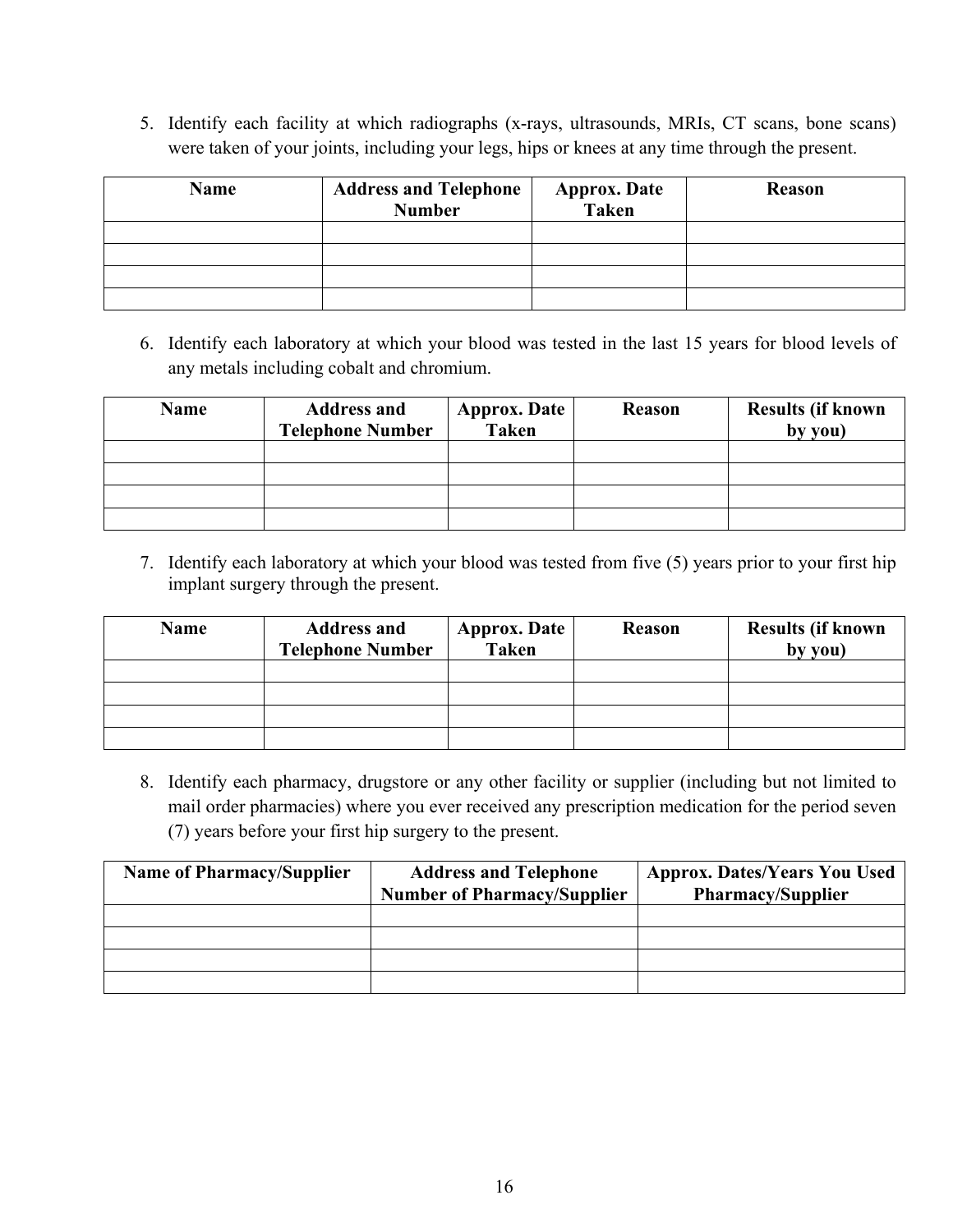## **V. MEDICAL BACKGROUND**

1. Current Height:

2. Please state your weight at the following times:

- a. Current:
- b. Time of implant at issue:
- c. Time of revision surgery (if any):

### 3. Smoking History

 $\overline{a}$ 

 $\overline{a}$ 

a. Have you ever smoked cigarettes?

Yes No

State amount smoked: \_\_\_\_\_\_\_\_\_\_\_\_ packs per day for \_\_\_\_\_\_\_\_\_ years, during the years to .

b. Have you ever smoked cigars or pipe tobacco or used smokeless tobacco?

Yes No

State amount smoked/utilized: cigars/pipes/smokeless tobacco per day for  $\frac{\ }{\ }$  years, during the years  $\frac{\ }{\ }$  to  $\frac{\ }{\ }$ .

- 4. For the period of time five (5) years before your first hip surgery up to the present, set forth the amount and type(s) of alcoholic beverages you consume(d) on a weekly or monthly basis on average and the type. If the amount has materially changed over this period of time, please describe/explain.
- 5. Have you ever experienced an allergic reaction, including to any food, medication, jewelry or metal?

Yes No

If Yes, please state the following:

| Type of Food,<br>Medication,<br><b>Jewelry or Metal</b> | <b>When Allergy</b><br><b>Diagnosed</b> | <b>Symptoms of</b><br><b>Allergy</b> | Name & Address of Health<br><b>Care Provider Who</b><br><b>Diagnosed Allergy</b> | <b>Treatment</b><br>Received, if<br>anv |
|---------------------------------------------------------|-----------------------------------------|--------------------------------------|----------------------------------------------------------------------------------|-----------------------------------------|
|                                                         |                                         |                                      |                                                                                  |                                         |
|                                                         |                                         |                                      |                                                                                  |                                         |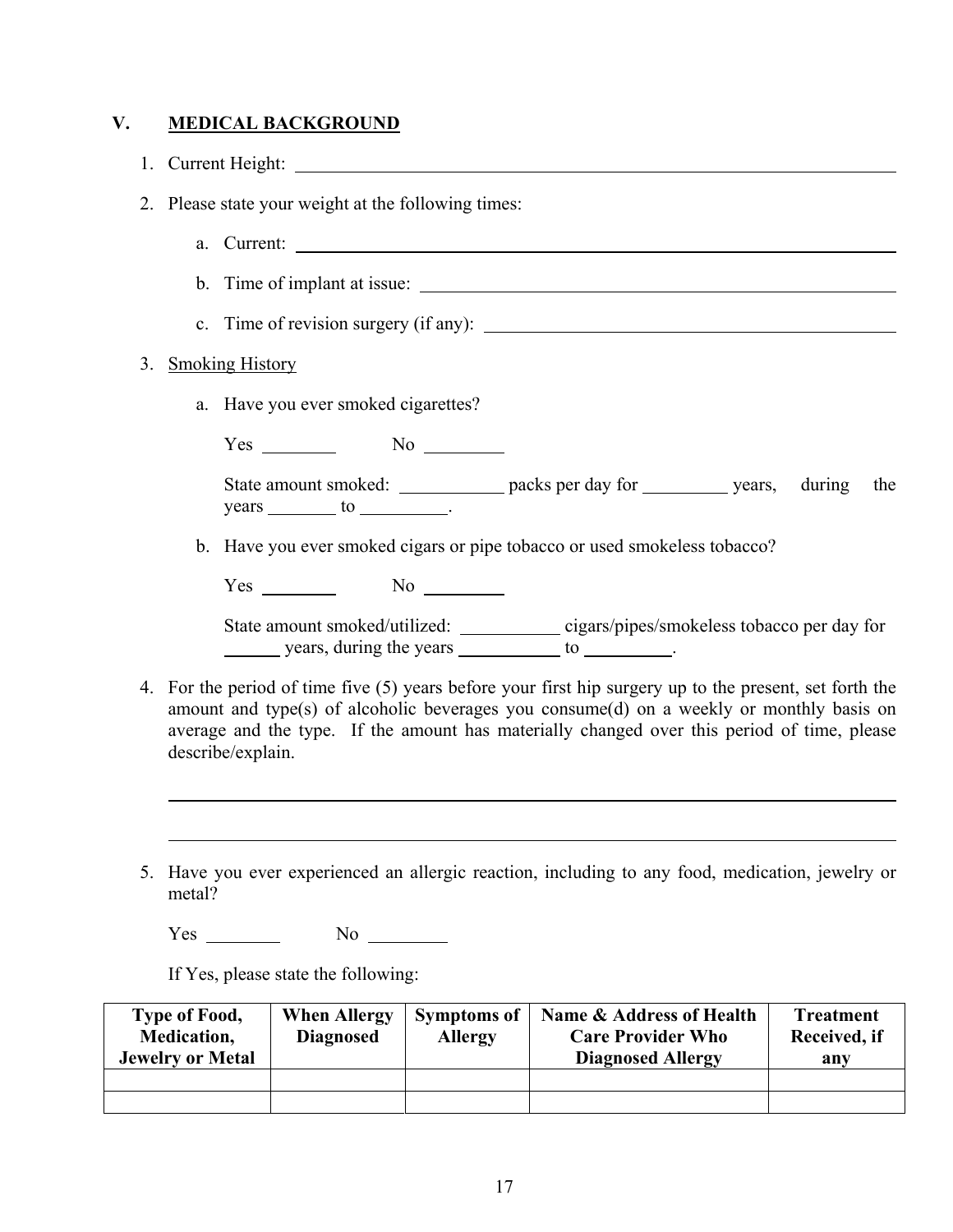6. *Only if you are claiming damages for mental or emotional distress in this lawsuit as a consequence of your receipt of the Device(s)*, state whether you have experienced or been treated for any psychological, psychiatric or emotional condition prior to developing the injury(ies)/condition(s) alleged, including, but not limited to, panic attacks, anxiety, post traumatic stress disorder, depression, thoughts of hurting yourself or other people, schizophrenia, bipolar disorder, personality disorders (e.g. obsessive compulsive disorder, paranoid, borderline, histrionic), generalized anxiety disorder, social phobia/anxiety disorder, mania, poor sleep, poor concentration, suicidal thoughts/attempts and/or drug or alcohol addiction.

Yes No

If Yes, state:

 $\overline{a}$ 

- a. Name and address of each healthcare provider who treated you:
- b. Conditions for which treated:
- c. Dates (including months and years) treated:
- d. Medications prescribed for such condition(s):
- 7. Other Conditions
	- a. To the best of your knowledge or understanding, have you ever experienced or been diagnosed with any of the following conditions from the time beginning ten years before your first hip surgery to the present? Please select Yes or No for each condition. For each condition for which you answer Yes, please provide the additional information requested in the table following this chart.

| <b>Condition Experienced or Diagnosed</b>                    | Yes | N <sub>0</sub> | I Don't<br><b>Know</b> |
|--------------------------------------------------------------|-----|----------------|------------------------|
| Acetabular perforation                                       |     |                |                        |
| Allergies, such as hay fever, asthma, eczema, hives,         |     |                |                        |
| sensitivity to drugs or other substances, including allergic |     |                |                        |
| reactions to metals or minerals, including jewelry           |     |                |                        |
| Aseptic Lymphocyte-Dominated Vasculitis-Associated           |     |                |                        |
| Lesion (ALVAL)                                               |     |                |                        |
| Any pathological condition of the acetabulum (e.g.,          |     |                |                        |
| arthrokatadysis)                                             |     |                |                        |
| Arthritis (e.g., osteoarthritis, traumatic arthritis,        |     |                |                        |
| rheumatoid arthritis, degenerative arthritis)                |     |                |                        |
| Associated Reactions to Metal Debris (ARMD)                  |     |                |                        |
| Avascular necrosis                                           |     |                |                        |
| Neck or spinal injury or medical condition                   |     |                |                        |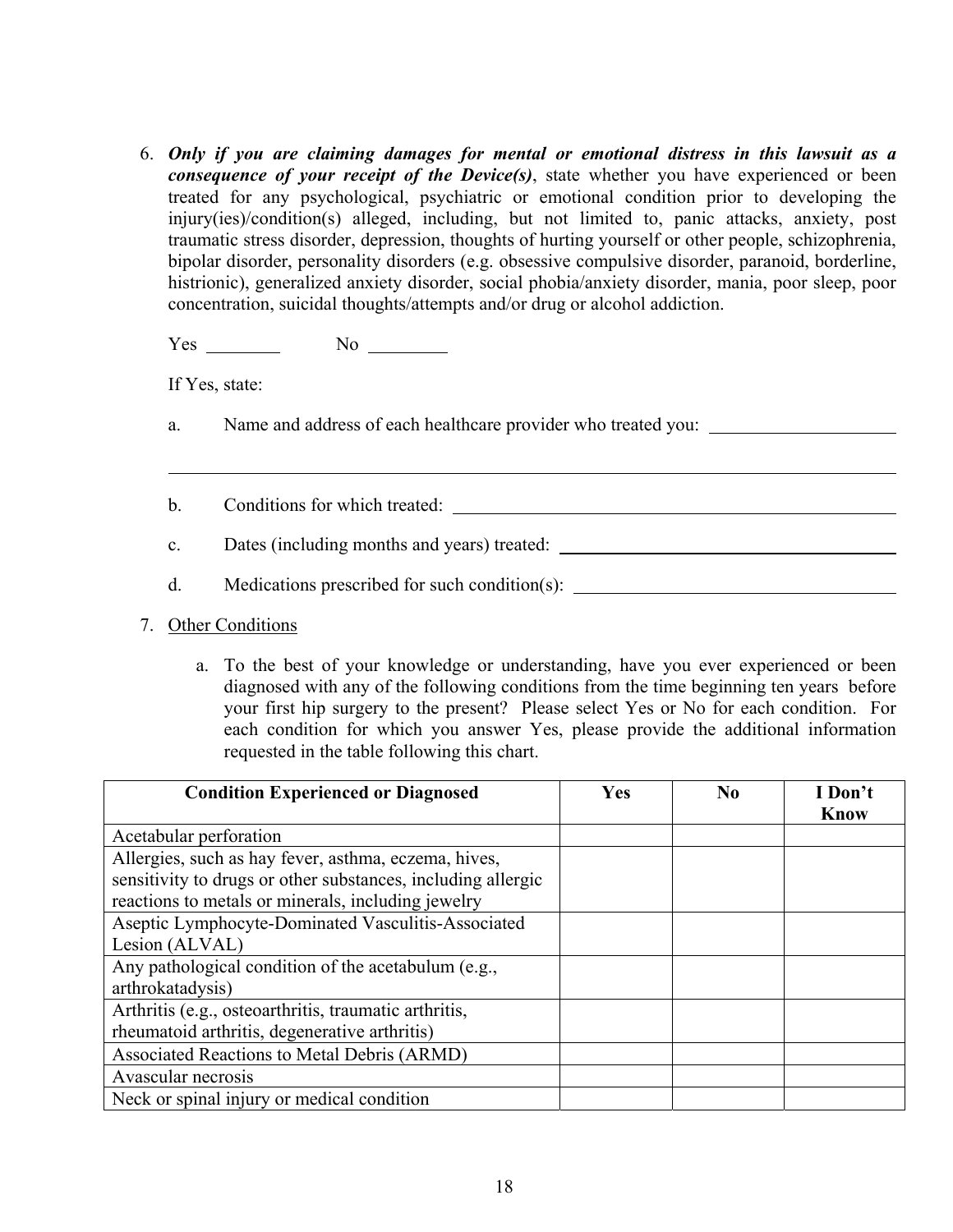| <b>Condition Experienced or Diagnosed</b>                                  | Yes | N <sub>0</sub> | I Don't<br><b>Know</b> |
|----------------------------------------------------------------------------|-----|----------------|------------------------|
| Bone fracture                                                              |     |                |                        |
| Cancer (including blood cancers such as leukemia)                          |     |                |                        |
| Charcot's or Paget's disease                                               |     |                |                        |
| Chronic Fatigue Syndrome                                                   |     |                |                        |
| Colitis or Ulcerative Colitis treated with medication                      |     |                |                        |
| Congenital dysplasia of the hip or subluxation or                          |     |                |                        |
| dislocation of the hip joint                                               |     |                |                        |
| Crohn's Disease treated with medication                                    |     |                |                        |
| Deep Vein Thrombosis (DVT)/blood clots                                     |     |                |                        |
| Degenerative joint or disc disease                                         |     |                |                        |
| <b>Diabetes</b>                                                            |     |                |                        |
| Disabilities of joints                                                     |     |                |                        |
| Drug and/or alcohol addiction                                              |     |                |                        |
| Femoral shaft perforation, fissure or fracture                             |     |                |                        |
| Fibromyalgia                                                               |     |                |                        |
| Heart attack/Myocardial Infarction (MI)                                    |     |                |                        |
| Ileitis treated with medication                                            |     |                |                        |
| Immunodeficiency disorders                                                 |     |                |                        |
| Infections lasting longer than a week or occurring more                    |     |                |                        |
| frequently than monthly                                                    |     |                |                        |
| Inflammatory bowel disease treated with medication                         |     |                |                        |
| Itching (persistent lasting more than one week) treated<br>with medication |     |                |                        |
| Joint pain lasting more than a few days                                    |     |                |                        |
| Lupus                                                                      |     |                |                        |
| Lyme Disease                                                               |     |                |                        |
| Neuromuscular compromise or vascular deficiency                            |     |                |                        |
| Obesity                                                                    |     |                |                        |
| Osteolysis                                                                 |     |                |                        |
| Periarticular calcification or ossification                                |     |                |                        |
| Peripheral neuropathies or nerve damage                                    |     |                |                        |
| Poor bone quality (e.g., osteoporosis)                                     |     |                |                        |
| Reflex Sympathetic Dystrophy Syndrome (RSDS) or                            |     |                |                        |
| Complex Regional Pain Syndrome (CRPS)                                      |     |                |                        |
| Renal insufficiency                                                        |     |                |                        |
| Skeletal hyperostosis                                                      |     |                |                        |
| Slipped Capital Femoral Epiphysis                                          |     |                |                        |
| Trochanteric fracture                                                      |     |                |                        |
| Tumors or Pseudo-tumors                                                    |     |                |                        |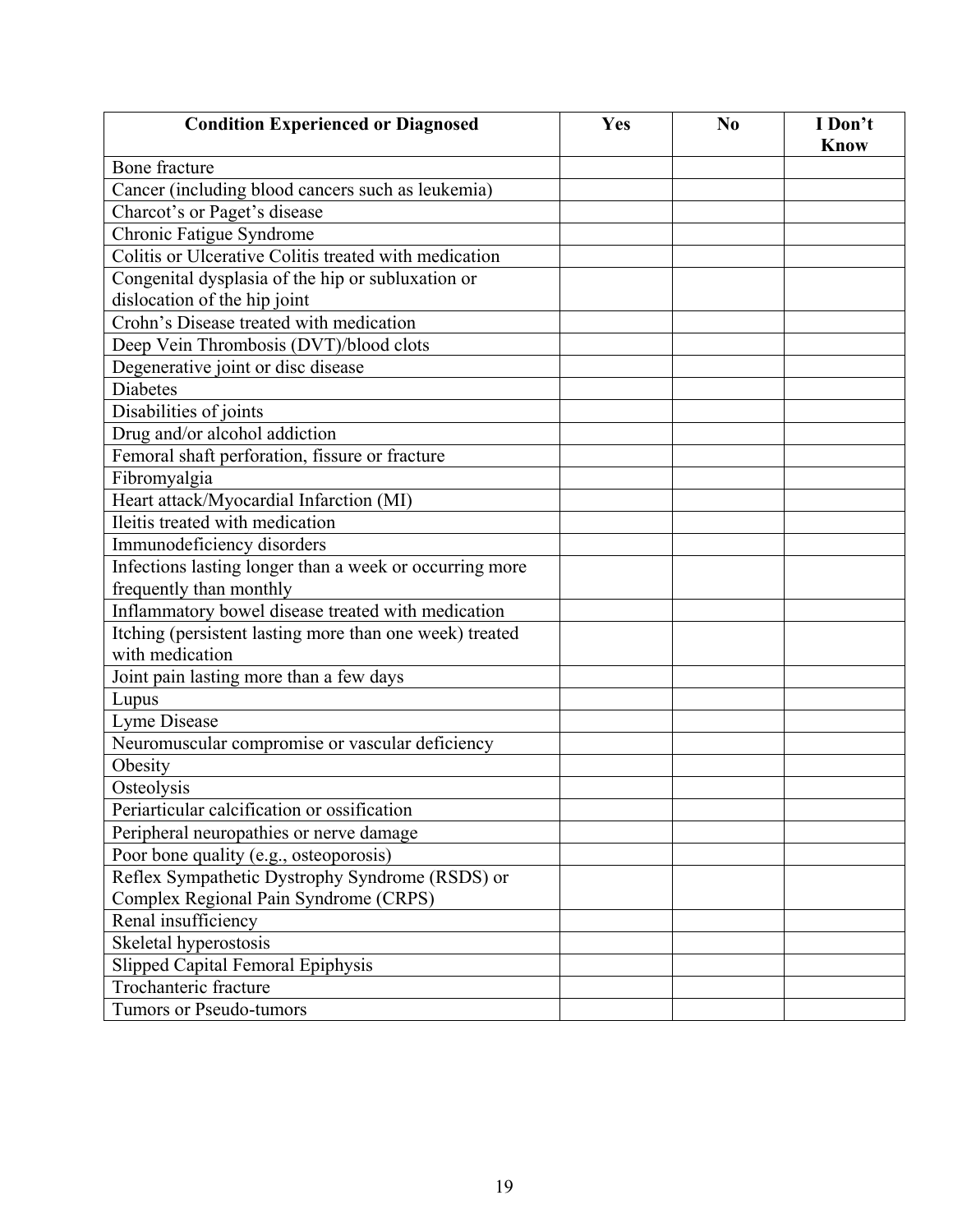b. For each and every condition for which you answered Yes in the previous chart, please provide the information requested below:

| <b>Condition You</b><br><b>Experienced</b> | Approx.<br>Date of<br>Onset | <b>Name, Address and Phone</b><br><b>Number of Treating Physician (if</b><br>an <sub>V</sub> | <b>Treatment Received</b> |
|--------------------------------------------|-----------------------------|----------------------------------------------------------------------------------------------|---------------------------|
|                                            |                             |                                                                                              |                           |
|                                            |                             |                                                                                              |                           |
|                                            |                             |                                                                                              |                           |
|                                            |                             |                                                                                              |                           |

- 8. Please indicate whether you ever received any of the following treatments or diagnostic procedures and provide all information requested:
	- a. Joint-related, non-implant, surgeries, other than what has previously been identified above, specifying the condition(s) for which the surgery was performed:

Surgery and condition(s) for which it was performed:

| Date (month and year):          |  |
|---------------------------------|--|
| Treating physician and address: |  |

Hospital and address:

 b. Any other surgeries, from five (5) years before your first hip implant surgery to the present, specifying the condition(s) for which the surgery was performed:

Surgery and condition(s) for which it was performed: \_\_\_\_\_\_\_\_\_\_\_\_\_\_\_\_\_\_\_\_\_\_\_\_\_\_\_

 Date (month and year): Treating physician and address:

Hospital and address:

 c. Other than the implantation of the Device(s) at issue, have you had implanted in your body any other medical product, not joint-related, of any kind (excluding dental fillings, crowns and bridges)?

 $Yes \_\_$  No  $\_\_$ 

If Yes, please provide the following information:

 Product Name: <u> 1980 - Johann Barn, mars ann an t-Amhain Aonaich an t-Aonaich an t-Aonaich ann an t-Aonaich ann an t-Aonaich</u> Date of Procedure Placing the Device: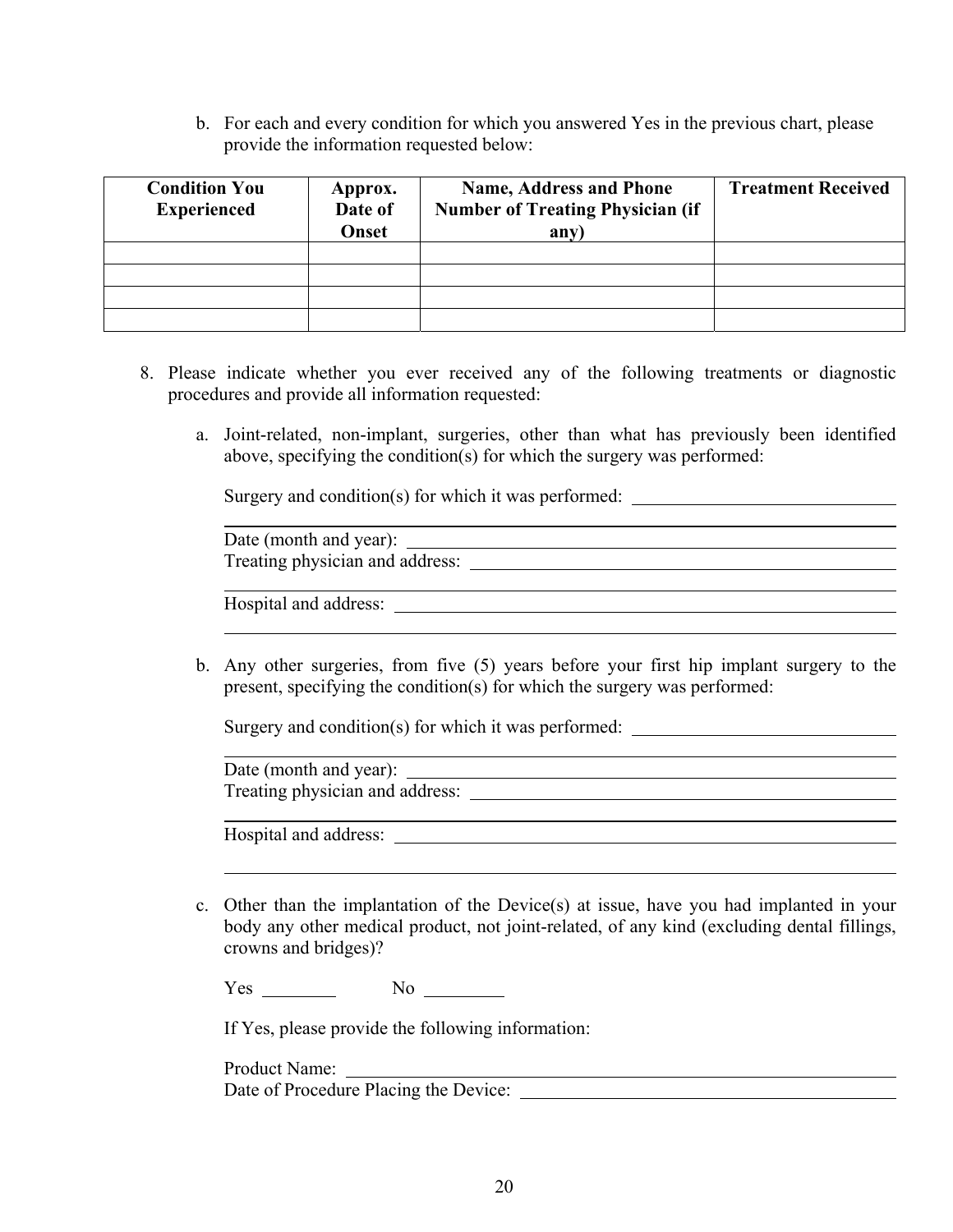| Name and Address of Implanting Physician: |                                                                 |  |
|-------------------------------------------|-----------------------------------------------------------------|--|
| Condition Sought to be Treated:           |                                                                 |  |
|                                           | Any complications encountered with device or procedure:         |  |
|                                           | Does the device remain implanted inside of you today? Yes<br>No |  |

9. Have you ever participated in any clinical trials or studies relating to any medical devices, drugs or treatments for any joint-related medical condition(s)?

Yes <u>No I am unaware if I have No I am unaware if I have</u> participated in any such clinical trials or studies

If Yes, please identify:

Name of trial or study:

Sponsor of trial or study:

Drug, device or treatment studied:

Purpose of the drug, device or treatment studied:

Name and address of the investigator in charge of your care and treatment in the trial or study:

The dates (months and years) you participated in the trial or study:

# **VI. MEDICATIONS**

 $\overline{a}$ 

 1. List all medications (prescription and over the counter, including any vitamins) you currently take.

| <b>Medication</b> | Dose/Frequency/<br>Dates of Use | Physician<br>Ordering | <b>Pharmacy</b><br><b>Dispensing</b> | <b>Purpose</b> |
|-------------------|---------------------------------|-----------------------|--------------------------------------|----------------|
|                   |                                 |                       |                                      |                |
|                   |                                 |                       |                                      |                |
|                   |                                 |                       |                                      |                |
|                   |                                 |                       |                                      |                |

 2. To the best of your recollection, list each prescription or over the counter medications (including vitamins) you have taken regularly starting from five (5) years prior to your first hip implant surgery to the present, other than those already identified above.

| <b>Medication</b> | Dose/Frequency/<br>Dates of Use | Physician<br>Ordering | <b>Pharmacy</b><br><b>Dispensing</b> | <b>Purpose</b> |
|-------------------|---------------------------------|-----------------------|--------------------------------------|----------------|
|                   |                                 |                       |                                      |                |
|                   |                                 |                       |                                      |                |
|                   |                                 |                       |                                      |                |
|                   |                                 |                       |                                      |                |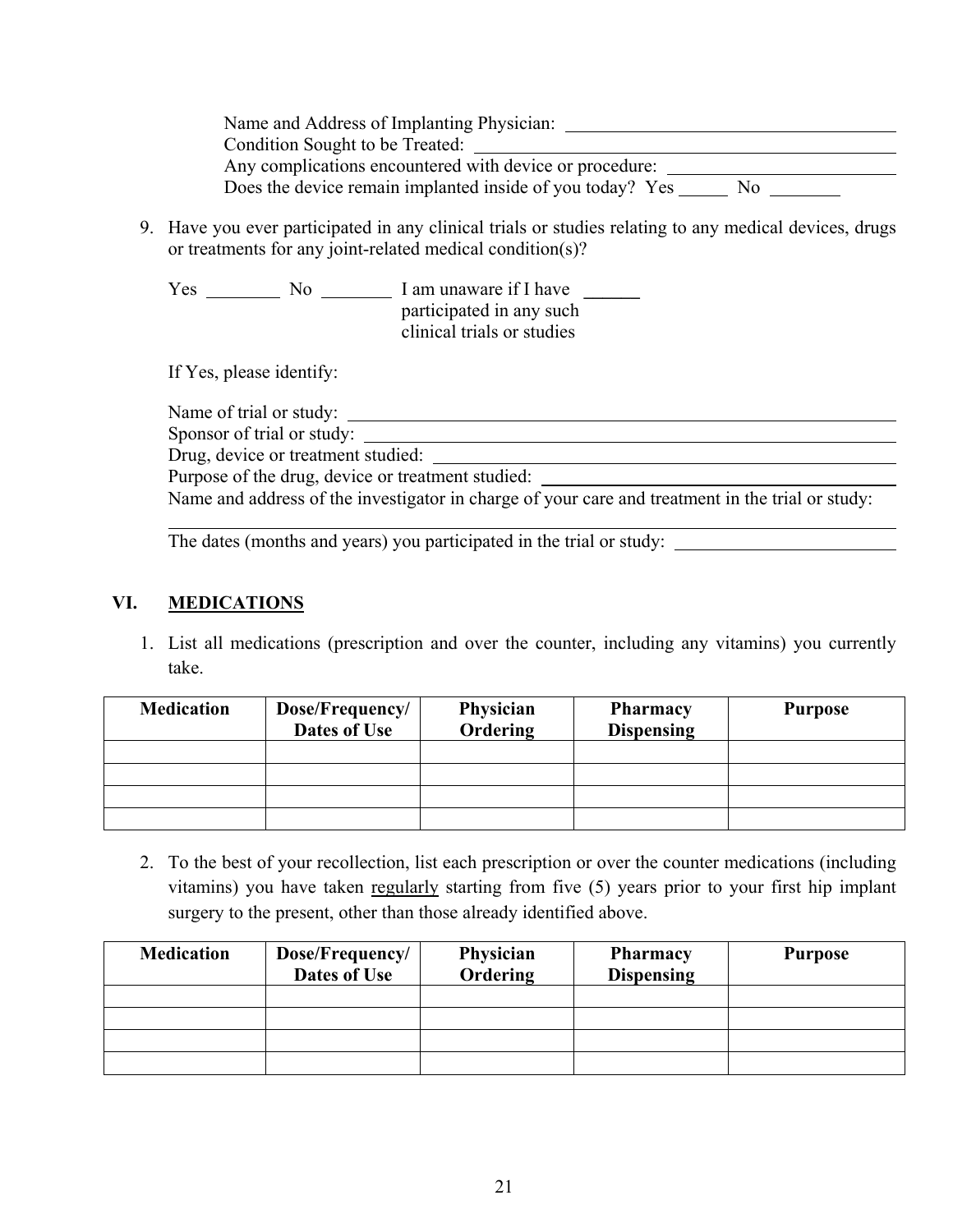3. To the extent not already provided, list each prescription or over the counter medicine (including vitamins) you have taken during the time the Device(s) at issue was in your body.

| <b>Medication</b> | Dose/Frequency/<br>Dates of Use | Physician<br>Ordering | <b>Pharmacy</b><br><b>Dispensing</b> | <b>Purpose</b> |
|-------------------|---------------------------------|-----------------------|--------------------------------------|----------------|
|                   |                                 |                       |                                      |                |
|                   |                                 |                       |                                      |                |
|                   |                                 |                       |                                      |                |
|                   |                                 |                       |                                      |                |

 4. To the best of your recollection, state whether you took or were treated with any steroids from ten (10) years prior to the date of your first hip surgery through the present. If so, provide the names of the steroids you have used, the dates (including months and years) you took the steroids, how frequently you took the steroids, the names and addresses of the doctors who prescribed the steroids and addresses of the pharmacies at which you fill the steroid prescription.

# **VII. INFORMATION AS TO DEVICE(S) AT ISSUE**

- 1. Describe the condition for which the Device(s) was(were) implanted:
- 2. Who diagnosed you with the condition(s) for which you received the Device(s)? Identify the healthcare provider by name and address:
- 3. Did you request that any doctor or clinic implant the ABG II or REJUVENATE device:

Yes No

 $\overline{a}$ 

 $\overline{a}$ 

 $\overline{a}$ 

 $\overline{a}$ 

If No, who suggested that you receive an ABG II or REJUVENATE device? Identify the healthcare provider or other individual by name and address: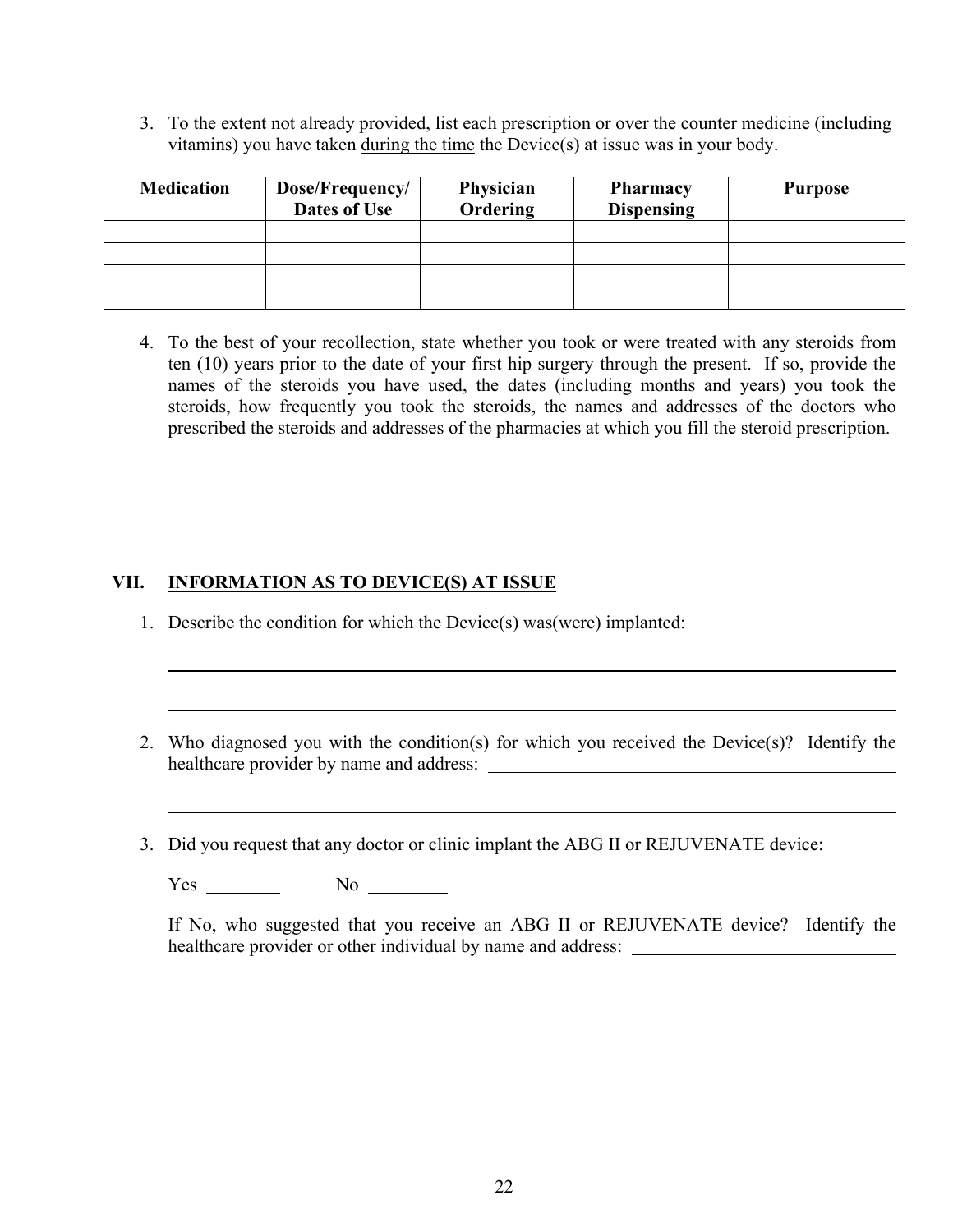- 4. Before the implantation of the Device(s), did you receive non-surgical treatment for your hip?
	- Yes No
		- a. State the period during which you received non-surgical treatment:
		- b. State the nature of the non-surgical treatment (e.g., rest, physical therapy, medication, injections):
		- c. State the name and address of all doctors or health care providers involved in your nonsurgical treatment:
- 5. Did you read or rely upon any documents or other information from Howmedica Osteonics Corp., which has done business as Stryker Orthopaedics, in making your decision to have the Device implanted?

Yes No No No

If Yes, please:

- a. Identify each document/source of information:
- b. State when you read the document/received the information:
- c. State how you obtained the document or information:
- d. Do you have a copy of the document(s) in your possession? If so, please produce a copy of it together with your answers to the Plaintiff's Fact Sheet.

Yes No I don't know

 If you no longer have the document or written information in your possession, please describe the information that you received to the best of your ability:

6. Did you read or rely upon any documents, brochures, DVD's or other information relating to the Device(s) implanted prior to your surgery?

Yes No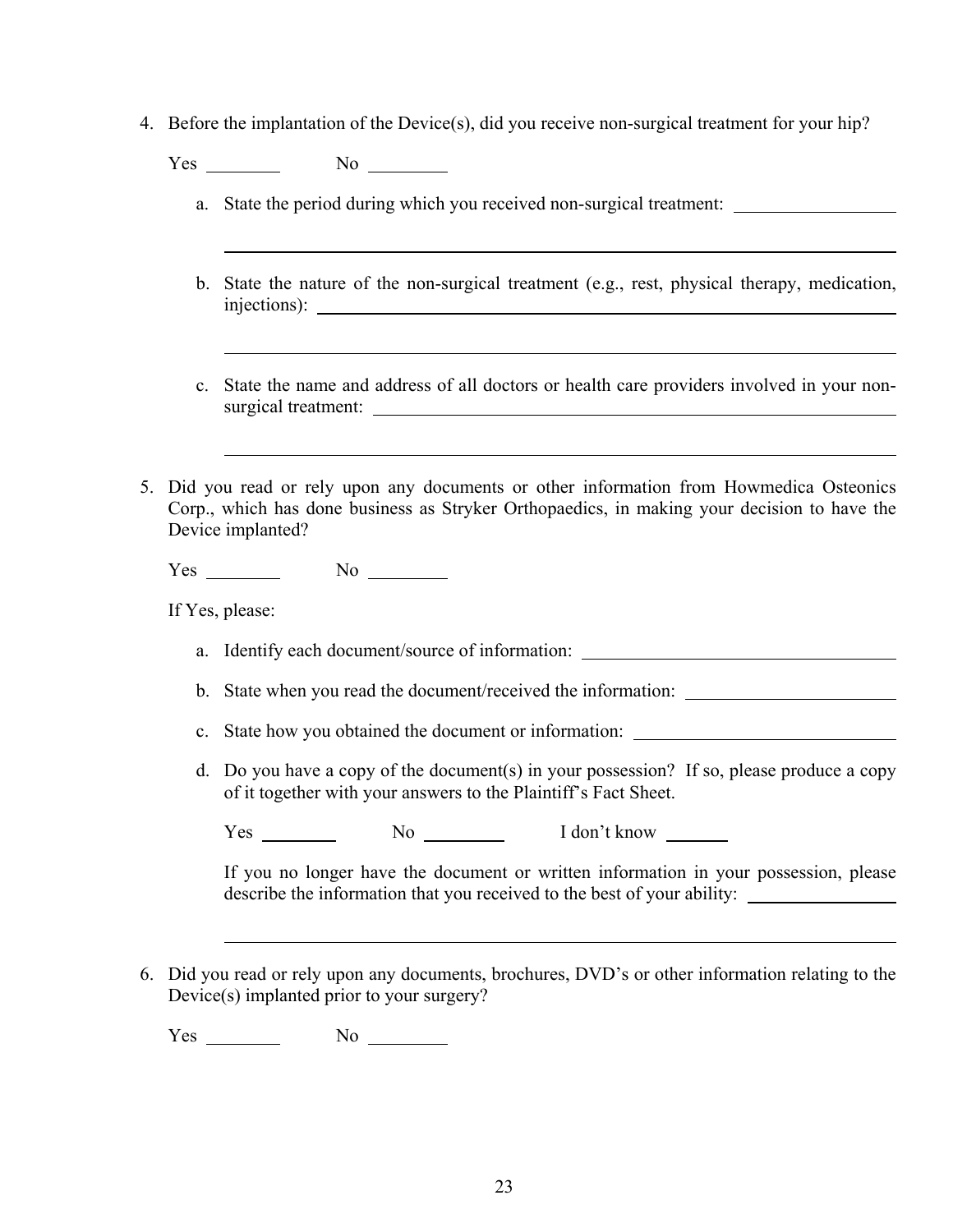If Yes, please:

|                | a. Identify each document/source of information: _______________________________                                                                                                                                                                       |
|----------------|--------------------------------------------------------------------------------------------------------------------------------------------------------------------------------------------------------------------------------------------------------|
|                | b. State when you read the document/received the information: ___________________                                                                                                                                                                      |
| $\mathbf{c}$ . | State how you obtained the document or information: ____________________________                                                                                                                                                                       |
| d.             | Do you have a copy of the document(s) in your possession? If so, please produce a copy<br>of it together with your answers to the Plaintiff's Fact Sheet.                                                                                              |
|                | Yes No No I don't know                                                                                                                                                                                                                                 |
|                | If you no longer have the document or written information in your possession, please<br>describe the information that you received to the best of your ability:                                                                                        |
|                | 7. Were you given any verbal or written instructions, warnings or other information regarding the<br>Device(s) and/or the implantation of the Device(s)?                                                                                               |
|                | Yes No No I don't know                                                                                                                                                                                                                                 |
|                | a. If Yes, when did you receive the information? ________________________________                                                                                                                                                                      |
|                |                                                                                                                                                                                                                                                        |
|                | c. Do you have the written information in your possession? If so, please produce a copy of<br>it together with your answers to the Plaintiff Fact Sheet.                                                                                               |
|                | Yes No No I don't know                                                                                                                                                                                                                                 |
|                | d. Please describe the oral instructions/warnings you received to the best of your ability: __                                                                                                                                                         |
|                | Did you view or hear any commercials or advertisements regarding the Device(s) prior to<br>receiving the Device $(s)$ at issue?                                                                                                                        |
|                | $Yes \_$ No $\_$                                                                                                                                                                                                                                       |
|                | If Yes, please state:                                                                                                                                                                                                                                  |
|                | a. Date(s) (including month(s) and year(s)) you viewed or heard the commercial(s) or                                                                                                                                                                   |
|                | b. Identify the city and state in which you were located when you viewed or heard the<br>$commercial(s)$ or advertisement(s):<br><u> 1989 - Johann Barbara, martin amerikan basal dan berasal dan berasal dalam basal dalam basal dalam basal dala</u> |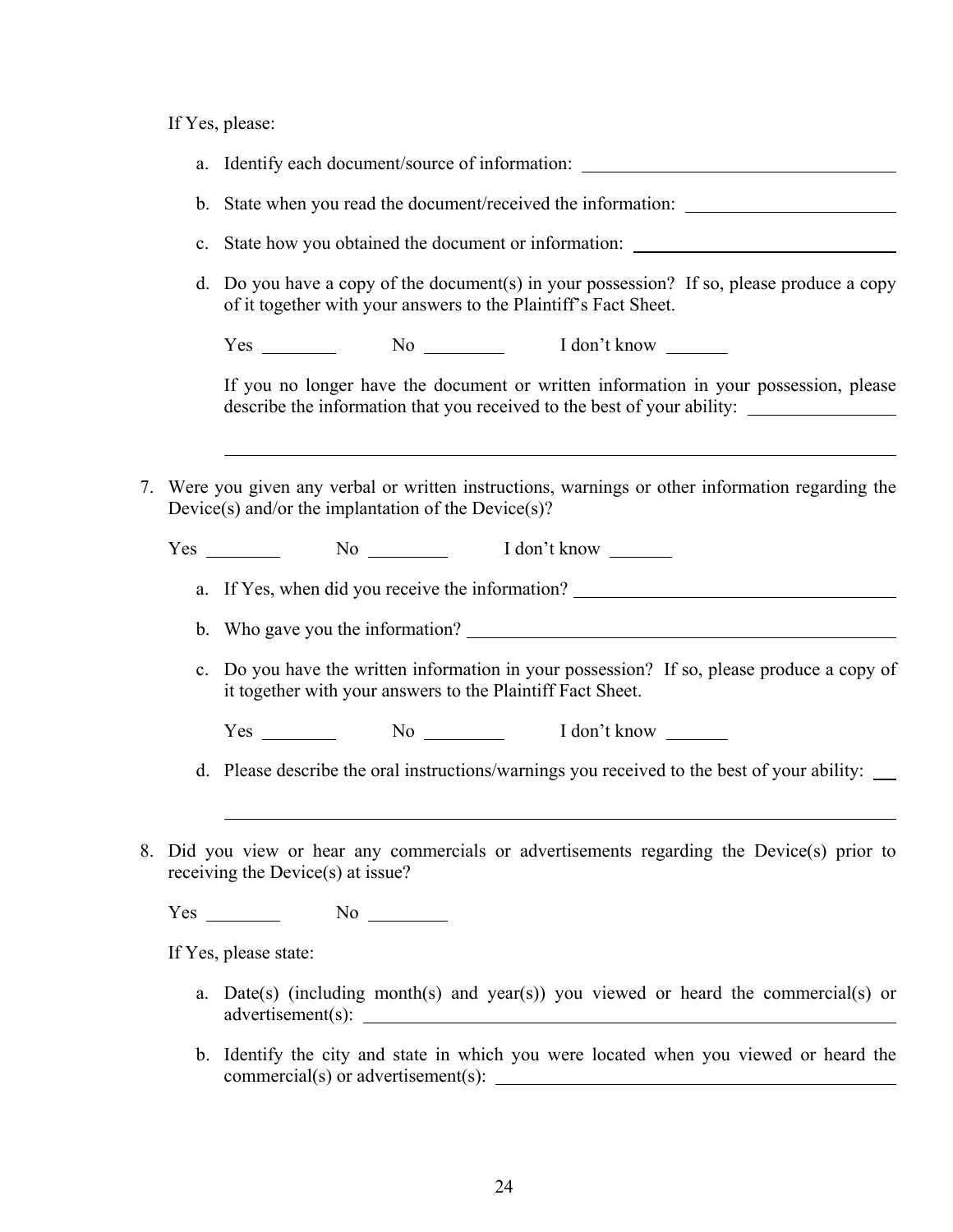|    | c. Identify each person present when you viewed or heard the commercial(s) or                                                                                                                                                                                                           |
|----|-----------------------------------------------------------------------------------------------------------------------------------------------------------------------------------------------------------------------------------------------------------------------------------------|
|    | d. Provide a summary of the commercial(s) or advertisement(s) viewed or heard and                                                                                                                                                                                                       |
| 9. | a. When did you learn that the Device had been recalled?                                                                                                                                                                                                                                |
|    | b. How did you learn about the recall?                                                                                                                                                                                                                                                  |
|    | c. Did you discuss the recall with any physicians? Yes ______<br>No No                                                                                                                                                                                                                  |
|    | If Yes, please identify the physician(s), the address(es), and the approximate date(s) and<br>substance of the discussion(s).                                                                                                                                                           |
|    |                                                                                                                                                                                                                                                                                         |
|    | d. Did you contact the Broadspire call center regarding the recall? Yes ________<br>$No \_$                                                                                                                                                                                             |
|    | If Yes, please provide the following information:                                                                                                                                                                                                                                       |
|    | Did you receive a claim number? Yes ________<br>$\mathbf{i}$ .                                                                                                                                                                                                                          |
|    |                                                                                                                                                                                                                                                                                         |
|    | ii. Did you receive any expense reimbursement through this process?                                                                                                                                                                                                                     |
|    | Yes                                                                                                                                                                                                                                                                                     |
|    | iii. Do you want to receive copies, at your expense (advanced by your attorney for the<br>fair and ordinary costs of copying), of the medical records that Broadspire obtained<br>about you pursuant to your authorization (if any)? Yes ______<br>$No \ \ \$                           |
|    | 10. Have you had any communications with any present or former employees of Howmedica<br>Osteonics Corp., which has done business as Stryker Orthopaedics, or any Device distributor or<br>sales representative concerning the Device, the recall or matters in any way related to this |
|    | If Yes, for each, please state:                                                                                                                                                                                                                                                         |

| Date of<br>Communication | <b>Name of Person with</b><br><b>Whom You</b><br>Communicated | <b>Mode of</b><br><b>Communication</b> (In<br>person, by phone, email<br>or mail) | <b>Describe Substance</b><br>of Communication<br>(Attach copies of any<br>documents available) |
|--------------------------|---------------------------------------------------------------|-----------------------------------------------------------------------------------|------------------------------------------------------------------------------------------------|
|                          |                                                               |                                                                                   |                                                                                                |
|                          |                                                               |                                                                                   |                                                                                                |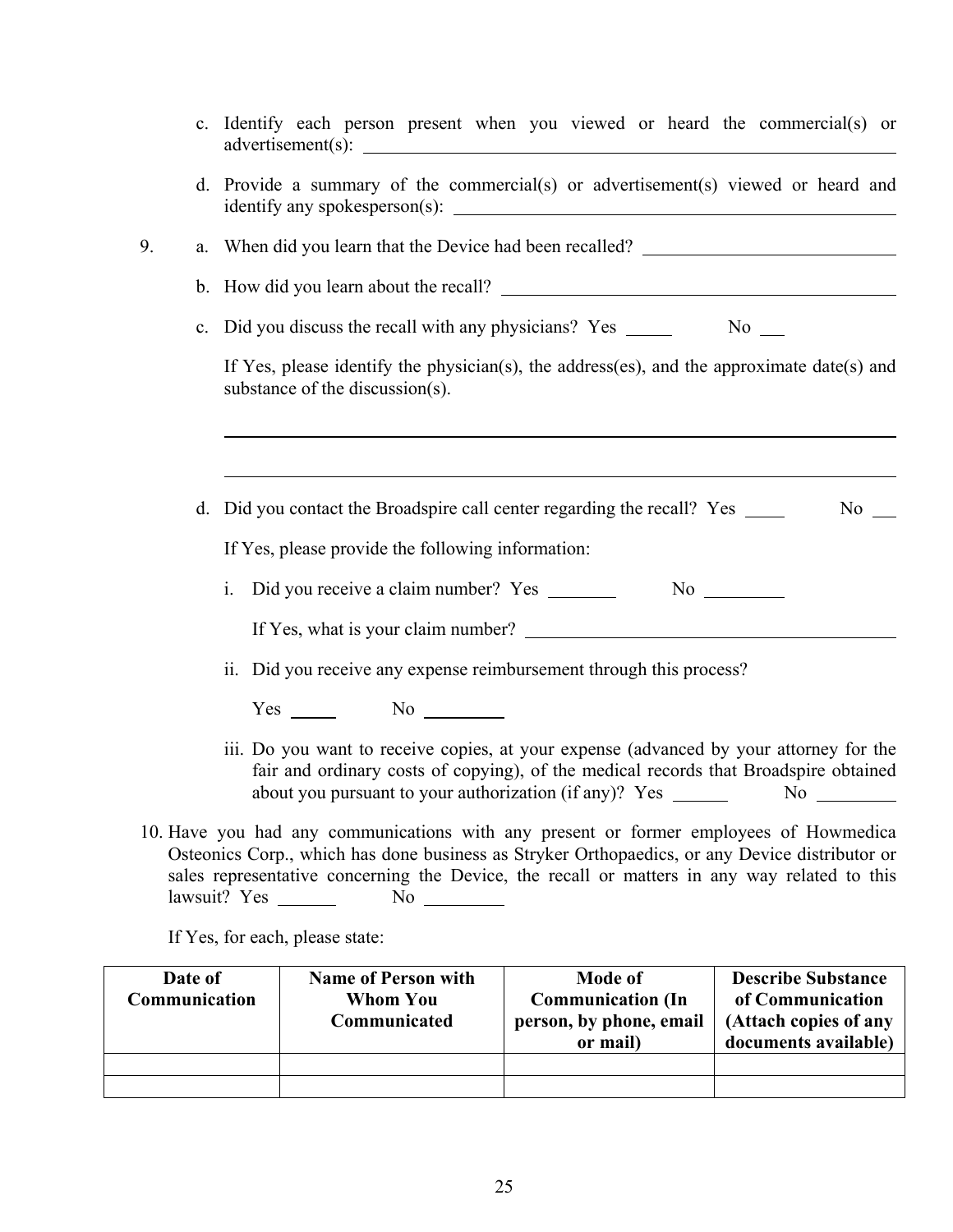### **VIII. INJURIES & DAMAGES**

1. Are you claiming any physical injuries or illness as a result of the Device(s)?

Yes No

- a. If yes, describe in detail all of the physical injuries or illness you claim are related to the Device(s) and indicate when the symptoms began:
- b. For each of the above-described injuries or illnesses that are continuing, please state your current condition and describe any on-going limitations and/or symptoms that you claim were caused by or are related to your Device(s):
- c. Please identify each injury or illness you suffered either during or subsequent to the revision surgery:

| $\mathbf{i}$ .  |                                                          |
|-----------------|----------------------------------------------------------|
|                 | Debridement of Necrotic Tissue Yes     No                |
| ii.             | Unintended Femur Fracture Yes     No                     |
| 111.            | Osteotomy for Stem Removal Yes     No                    |
| 1V <sub>1</sub> | Placement of Cabling or Hardware for Fracture Yes     No |
| $V_{\rm{L}}$    | Infection Yes No                                         |
| V1.             | Complications of Anesthesia Yes $\Box$ No $\Box$         |
|                 | vii. Hip Dislocation Yes $\vert$   No                    |
|                 | viii. Bracing for Hip Disclocation Yes $\Box$ No $\Box$  |
| 1X.             | Reoperation for Complications of Revision Yes $\Box$ No  |
| X.              | Other:                                                   |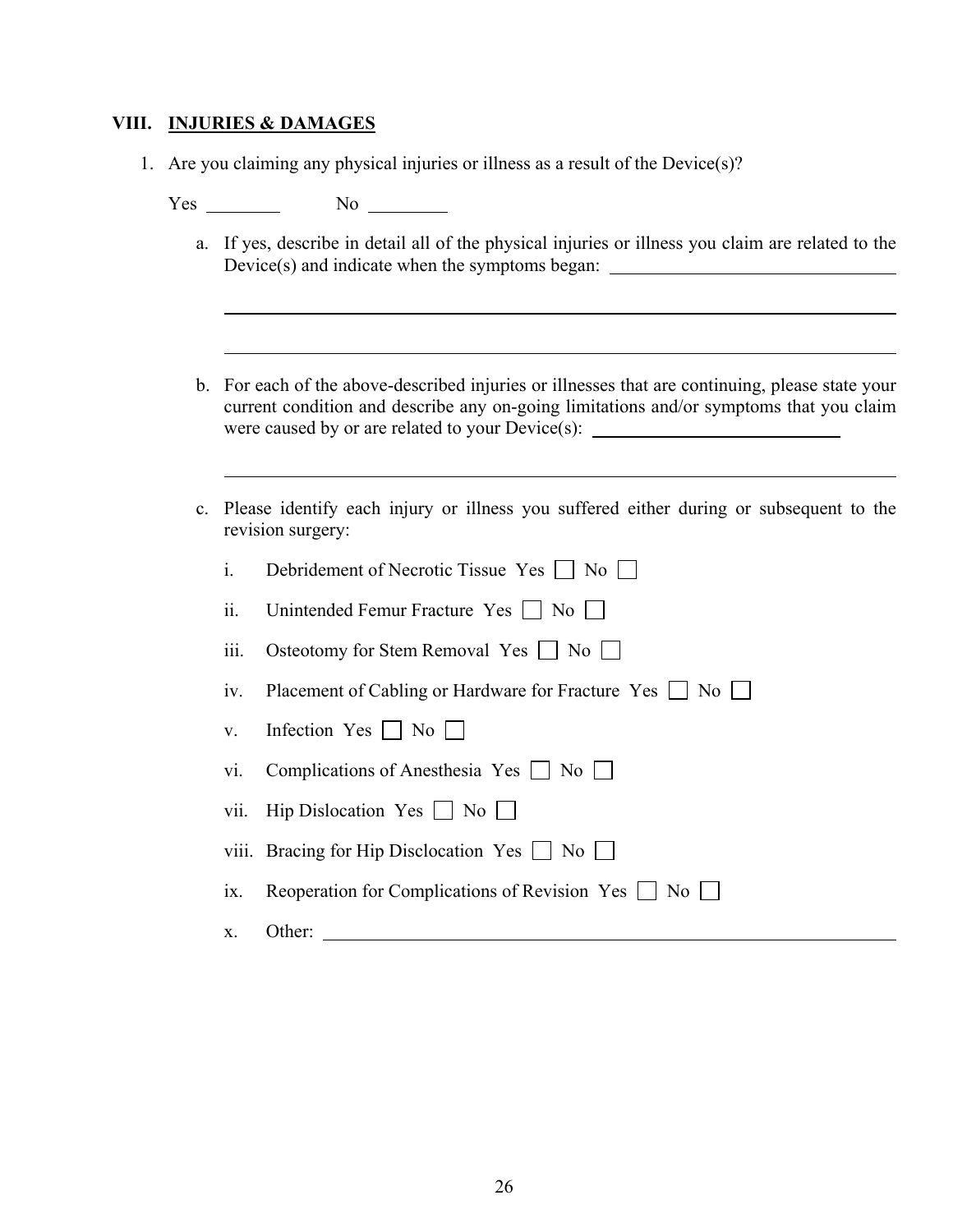d. Provide the approximate date of treatment for each condition, and identify the name and address of each healthcare provider that you have seen for these problems:

| <b>Condition You Experienced</b> | <b>Approx.</b> Dates of<br><b>Treatment</b> | Name, Address and Phone Number of<br><b>Healthcare Provider (if any)</b> |
|----------------------------------|---------------------------------------------|--------------------------------------------------------------------------|
|                                  |                                             |                                                                          |
|                                  |                                             |                                                                          |
|                                  |                                             |                                                                          |

- e. Did you ever suffer any of the injuries or conditions identified above prior to the date of your first implant surgery? If yes, identify the date (including month and year) of diagnosis and who diagnosed the condition at that time:
- f. Do you claim that your receipt of the Device(s) worsened a condition(s) that you already had or had in the past?

| I don't know<br>r es<br>N0 |  |
|----------------------------|--|
|----------------------------|--|

 If Yes, set forth the injury(ies) or condition(s); whether you had already recovered from that injury(ies) or condition(s) before you received the Device(s); and date of recovery, if any:

2. Do you claim any psychological or psychiatric injury as a consequence of having the Device?

Yes No

If Yes, please state the following as it pertains to your treatment for any psychiatric and/or psychological condition(s):

| Condition | <b>Name and Address of Mental</b><br><b>Healthcare Provider (if any)</b> | <b>Approx. Dates/Years of</b><br><b>Treatment/Visits (if any)</b> |
|-----------|--------------------------------------------------------------------------|-------------------------------------------------------------------|
|           |                                                                          |                                                                   |
|           |                                                                          |                                                                   |
|           |                                                                          |                                                                   |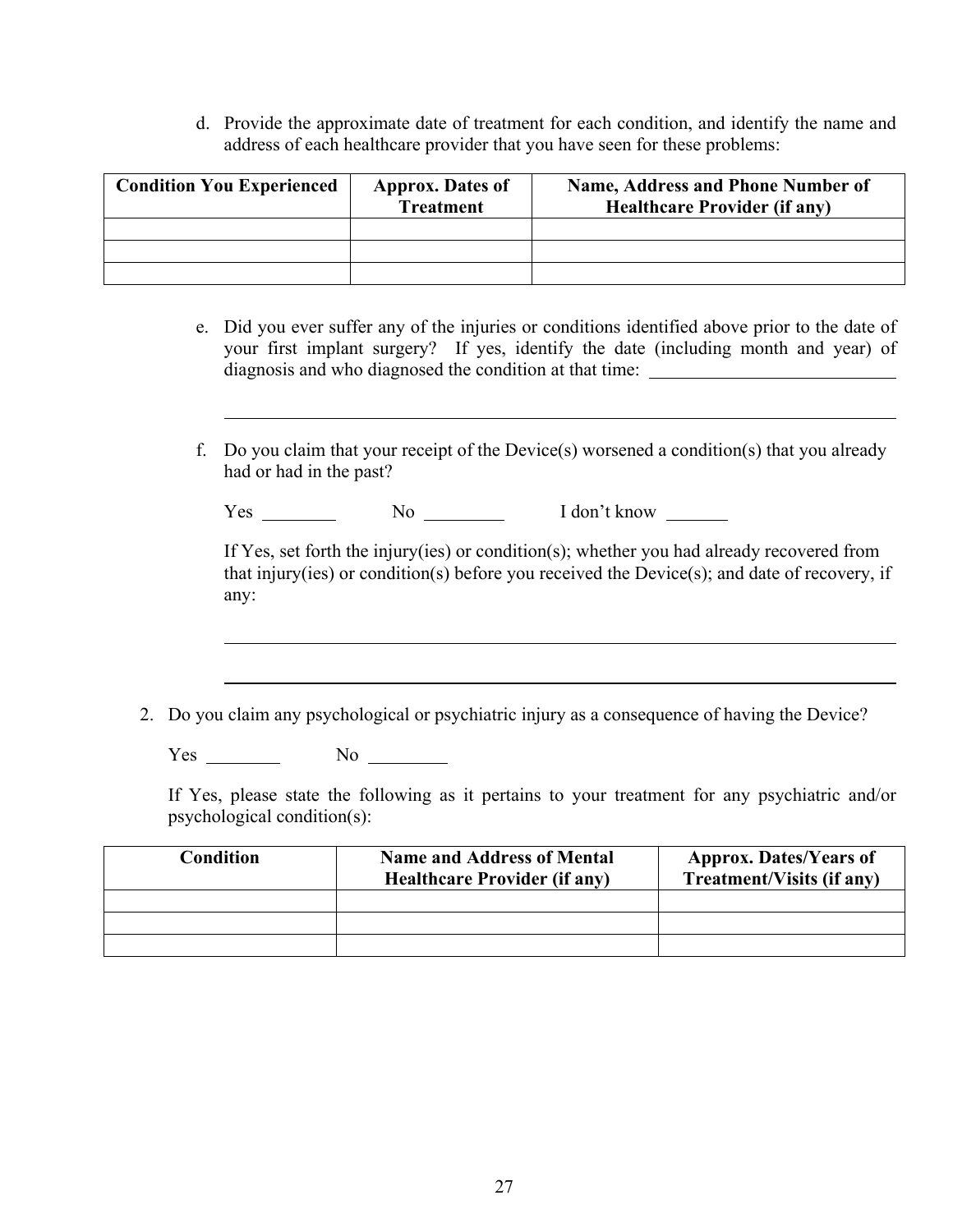3. Are you making a claim for lost wages or lost earning capacity?

Yes No

 $\overline{a}$ 

 $\overline{a}$ 

a. If yes, describe your claim and attach your W-2 forms for the five (5) years before your first hip implant surgery through the present. Your description should include the total amount of time (and amount of income) you have lost or will lose from work as a result of any condition that you claim or believe was caused by the Device, and an explanation of how those amounts were calculated:

 b. If you claim a loss of earnings, state your earned income from five (5) years prior to your first hip implant surgery through the present:

| <b>YEAR</b> | <b>INCOME</b> |
|-------------|---------------|
|             |               |
|             |               |
|             |               |
|             |               |
|             |               |
|             |               |
|             |               |
|             |               |

## **IX. MEDICAL AND OUT-OF-POCKET EXPENSES**

 1. State the amount of medical expenses, by provider, which you have incurred, including amounts billed to insurers and other third party payors, which are related to any condition which you claim or believe was caused by the Device(s) for which you seek recovery in this action:

| <b>Name and Address of Provider</b> | <b>Dates of Treatment</b> | <b>Amount of Medical</b><br><b>Expenses</b> |
|-------------------------------------|---------------------------|---------------------------------------------|
|                                     |                           |                                             |
|                                     |                           |                                             |
|                                     |                           |                                             |
|                                     |                           |                                             |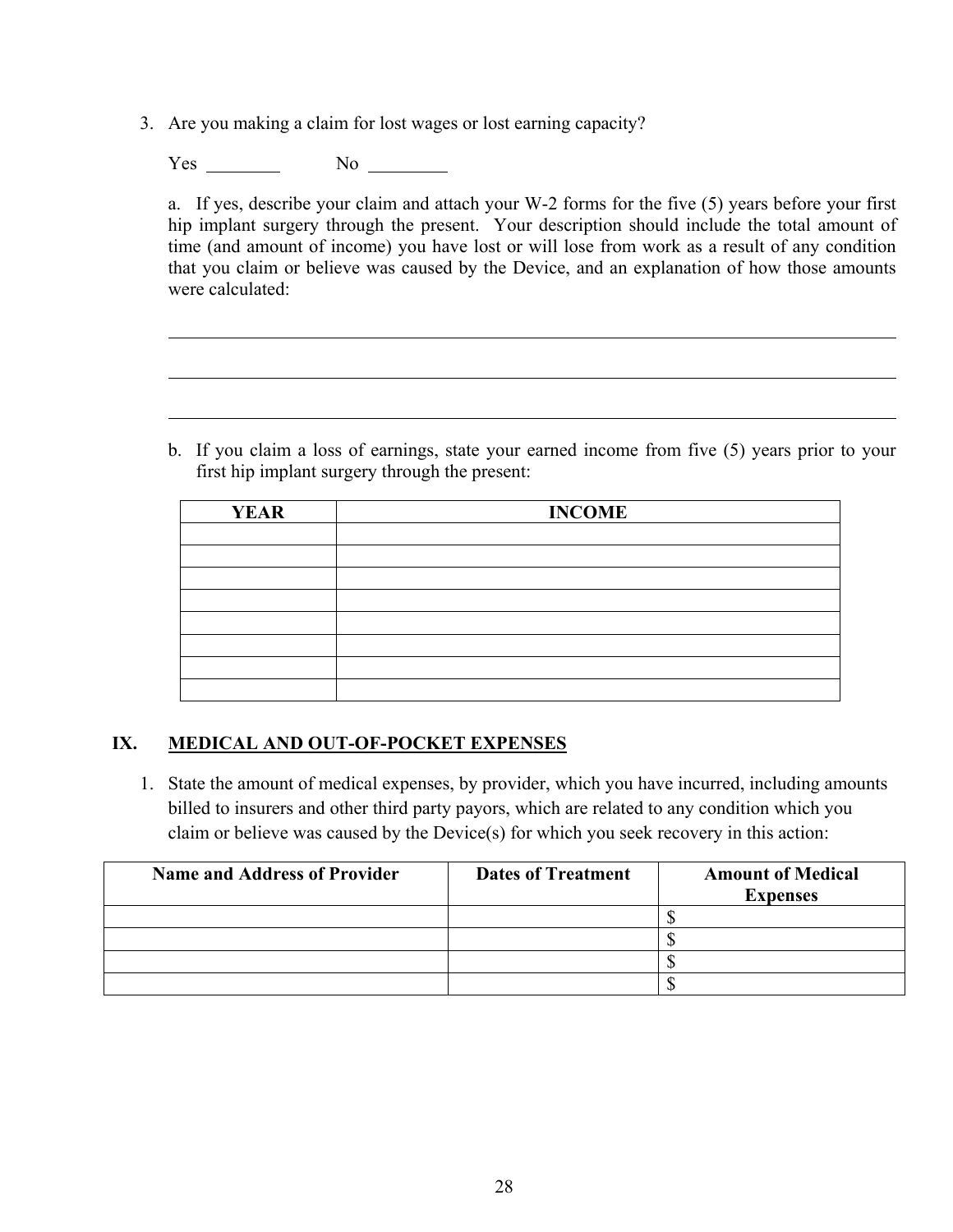For any expenses claimed above, have they been reimbursed by any third party, including but not limited to Broadspire? Yes No

If Yes, identify which expenses, the amount reimbursed and the date reimbursed:

## **X. DECEASED INDIVIDUALS AND AUTOPSY INFORMATION**

1. Are you filling this out on behalf of an individual who is deceased?

Yes No

 If Yes, please state the following from the Death Certificate of the individual, and attach a copy of the letter of administration:

(NOTE: In lieu of the following, please attach a copy of the death certificate)

| Date of death:                                  |  |
|-------------------------------------------------|--|
| Place of death (city, state and country):       |  |
| Facility or location where death occurred:      |  |
| Name of physician who signed death certificate: |  |
| Cause of death:                                 |  |

 2. Are you filling this out on behalf of an individual who is deceased and on whom an autopsy was performed?

 $Yes \_$  No  $\_$ 

If Yes, please state the following from the Autopsy Report of the individual:

(NOTE: In lieu of the following, please attach a copy of the autopsy report.)

Date of autopsy:

Name of physician who performed autopsy:

# **XI. FACT WITNESSES**

Please identify all persons whom you believe possess information concerning your injury(ies) and current medical conditions, other than your healthcare providers, and please state their name, address and relationship to you:

| Name:                |
|----------------------|
| Address:             |
| Relationship to you: |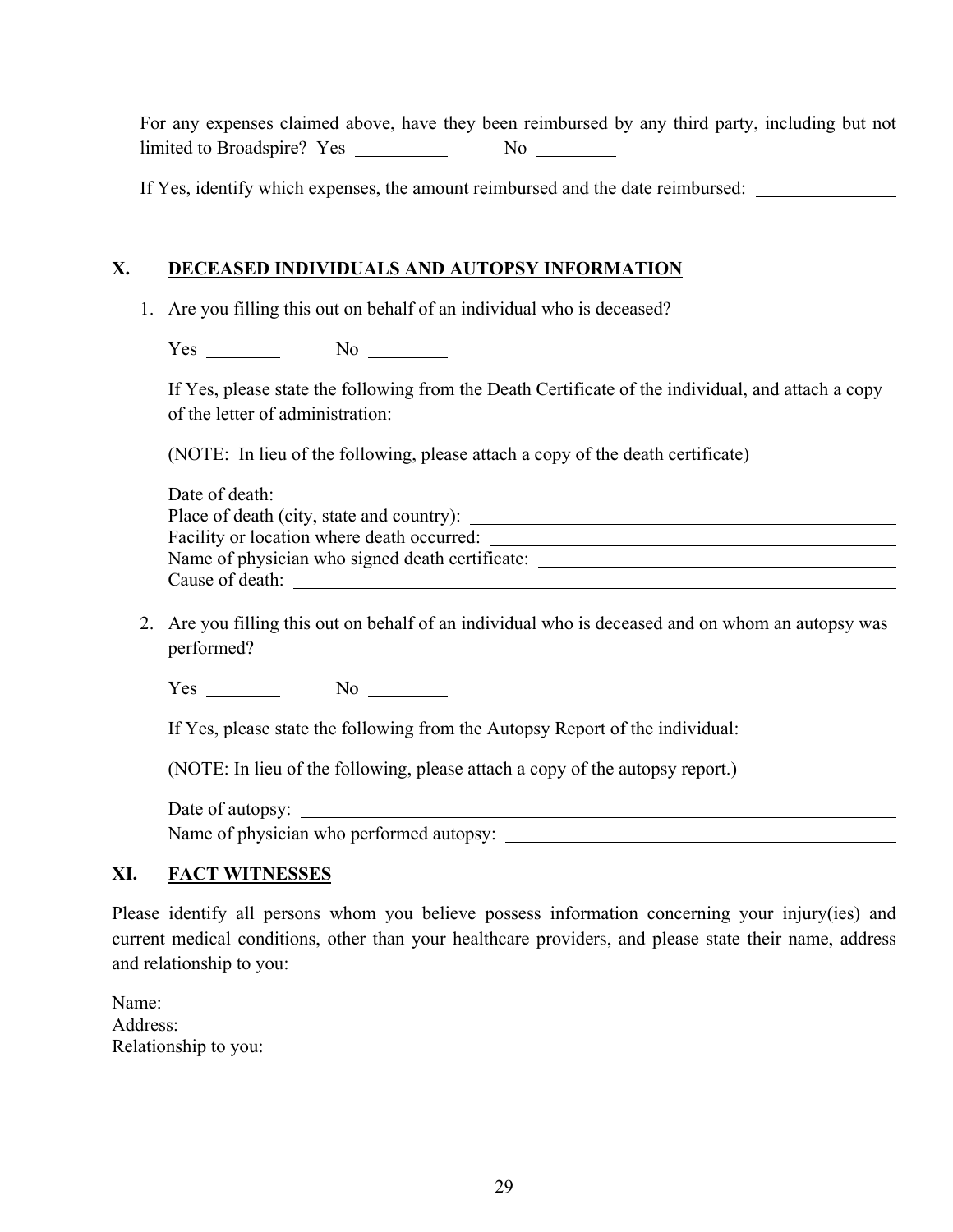# **XII. DOCUMENT DEMANDS**

In responding to this section of the Plaintiff Fact Sheet, please use the following definition:

"Document" means any writing or record of any type, however produced an whatever the medium on which it was produced, and includes, without limitation, the original and non-identical copy (whether different from the original because of handwritten notes or underlining on the copy or otherwise) and all drafts of papers, letters, telegrams, telexes, notes, notations, memoranda of conversations or meetings, calendars, diaries or journals, minutes of meetings, interoffice communications, electronic mail, message slips, notebooks, agreements, reports, articles, books, tables, charts, schedules, memoranda, medical records, X-rays, advertisements, pictures, photographs, films, accounting books or records, billings, credit card records, electrical or magnetic recordings or tapes, or any other writings, recordings or pictures of any kind or description.

Please produce the following documents:

- 1. All medical records from any physician, hospital or healthcare provider who has treated you for any injury, illness and/or disease identified in response to this Plaintiff Fact Sheet.
- 2. Please attach a copy of: (1) the operative report(s) for the implant of the Device(s) at issue in this case, including the product identification information/stickers where available, and, if the Plaintiff has undergone one or more revision surgeries, (2) the operative report(s) from the surgery(ies) to remove the Device(s) at issue in this case.
- 3. All radiographs (x-rays, ultrasounds, MRI's, CT scans) that relate to the condition and injuries alleged in Plaintiff's Complaint, show any portion of Plaintiff's hip and/or depict the Device(s).
- 4. All laboratory reports and results of blood tests performed on Plaintiff that show the level of cobalt and chromium ion levels in the blood.
- 5. All documents and/or notices received by Plaintiff with respect to third party lien holders, including but not limited to, insurance companies, workers compensation, Medicare/Medicaid and/or other governmental entities.
- 6. All records of any other expenses allegedly incurred as a result of the injuries alleged in the Complaint.
- 7. All photographs or videos of Plaintiff's surgery(ies), all photographs or videos depicting the Device(s) at issue, and all photographs and videos of Plaintiff which show Plaintiff's condition since the date of the original implantation.
- 8. All recordings, including but not limited to, audio recordings and video recordings, chronicling the injuries alleged in the Complaint.
- 9. All documents (including photographs or images) that depict the injuries, and/or damages alleged in the Complaint, including, but not limited to, any audio tapes, CDs, videotapes, DVDs, or photographs depicting any rehabilitation or treatment related to the injuries alleged in the Complaint.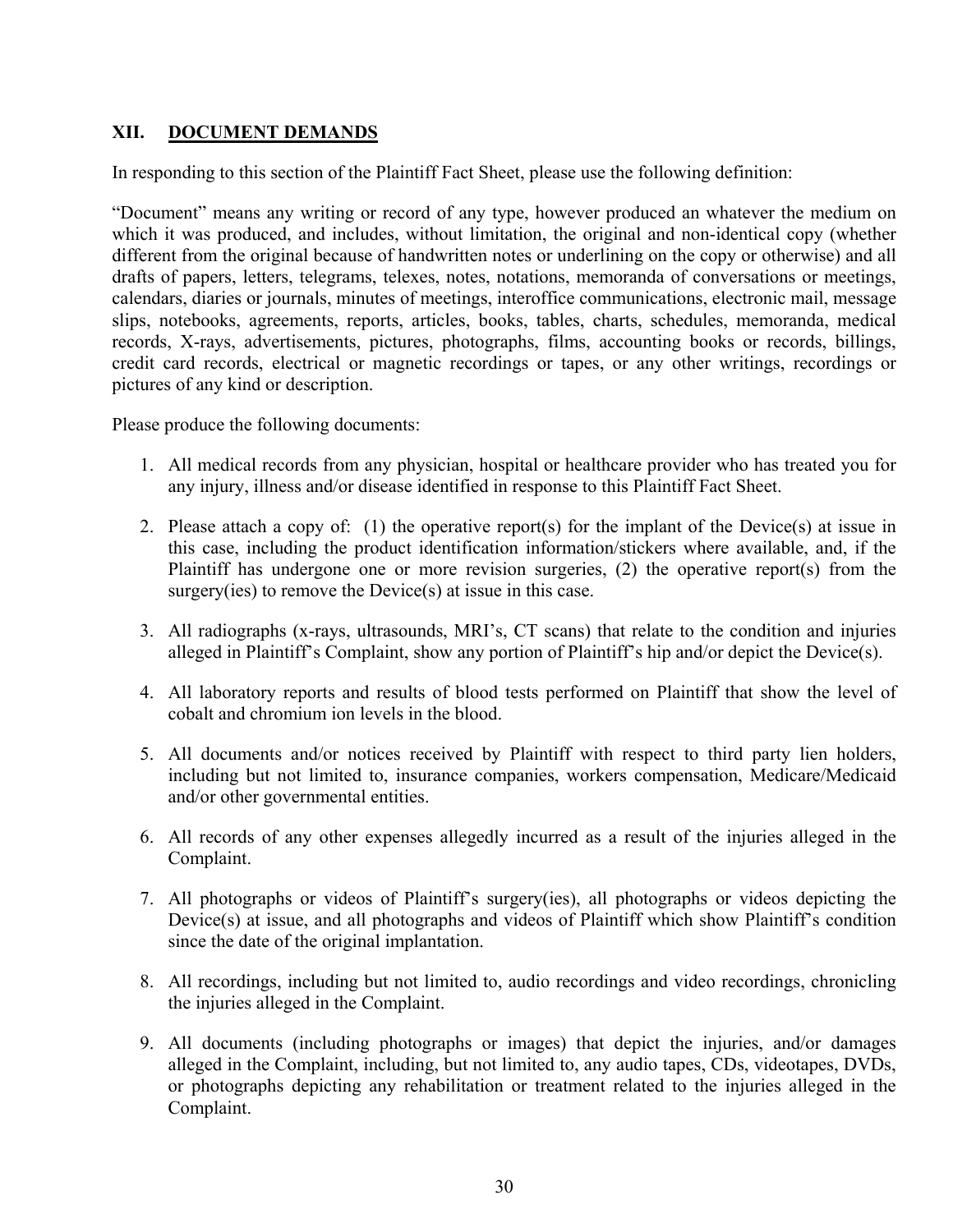- 10. Any documents, including but not limited to, literature or warnings received by you from surgeons, physicians, or other healthcare professionals who have treated you for any condition related to the Device(s).
- 11. Copies of all advertisements or promotions for the Device(s) received or reviewed before filing this action.
- 12. Any documents including diaries, journals, calendars, emails, texts, letters, postings on websites, blogs and social media accounts (e.g. Facebook, MySpace, Twitter, Instagram, Vine) or other notes prepared by Plaintiff or Plaintiff's representative, other than Plaintiff's attorneys, concerning Howmedica Osteonics Corp., which has done business as Stryker Orthopaedics, the Device(s) and/or Plaintiff's physical and emotional health.
- 13. All documents that refer or relate to the Device(s) at issue obtained from the Food and Drug Administration or other government agencies.
- 14. All documents you received concerning the recall of the Device(s), whether created by Howmedica Osteonics Corp., which has done business as Stryker Orthopaedics, your healthcare provider or any other third party.
- 15. Decedent's death certificate, letter of administration and/or autopsy report (if applicable).
- 16. All bankruptcy petitions and orders of discharge (if applicable) for all bankruptcy claims made by you or your spouse since the date of your first hip surgery.
- 17. Documents that relate in any way to your application for, or award of, workers' compensation benefits for any injury or condition related to your hip during the period from ten years before your first hip surgery to the present.
- 18. Copies of any accident report(s) related to any accident or event, in which or as a result of which you suffered any personal injuries to your legs, hips or pelvic area for the ten (10) years before your first hip implant surgery to the present.
- 19. Copies of all pleadings, releases or settlement agreements and deposition transcripts related to any lawsuit or claim against anyone related to any injury to your hip, pelvis or legs.
- 20. Documentation of any agreement you have entered into, other than your retention agreement with your attorney or any lien or repayment obligations related to medical expenses, which creates an obligation to pay or repay money that is contingent on the outcome of your case.
- 21. Copies of any documents from Howmedica Osteonics Corp., which has done business as Stryker Orthopaedics, that you read or relied on in making your decision to have the Device(s) implanted.
- 22. Copies of any written instructions, warnings or other information received from any source regarding the implantation of the Device(s), including any informed consent form.